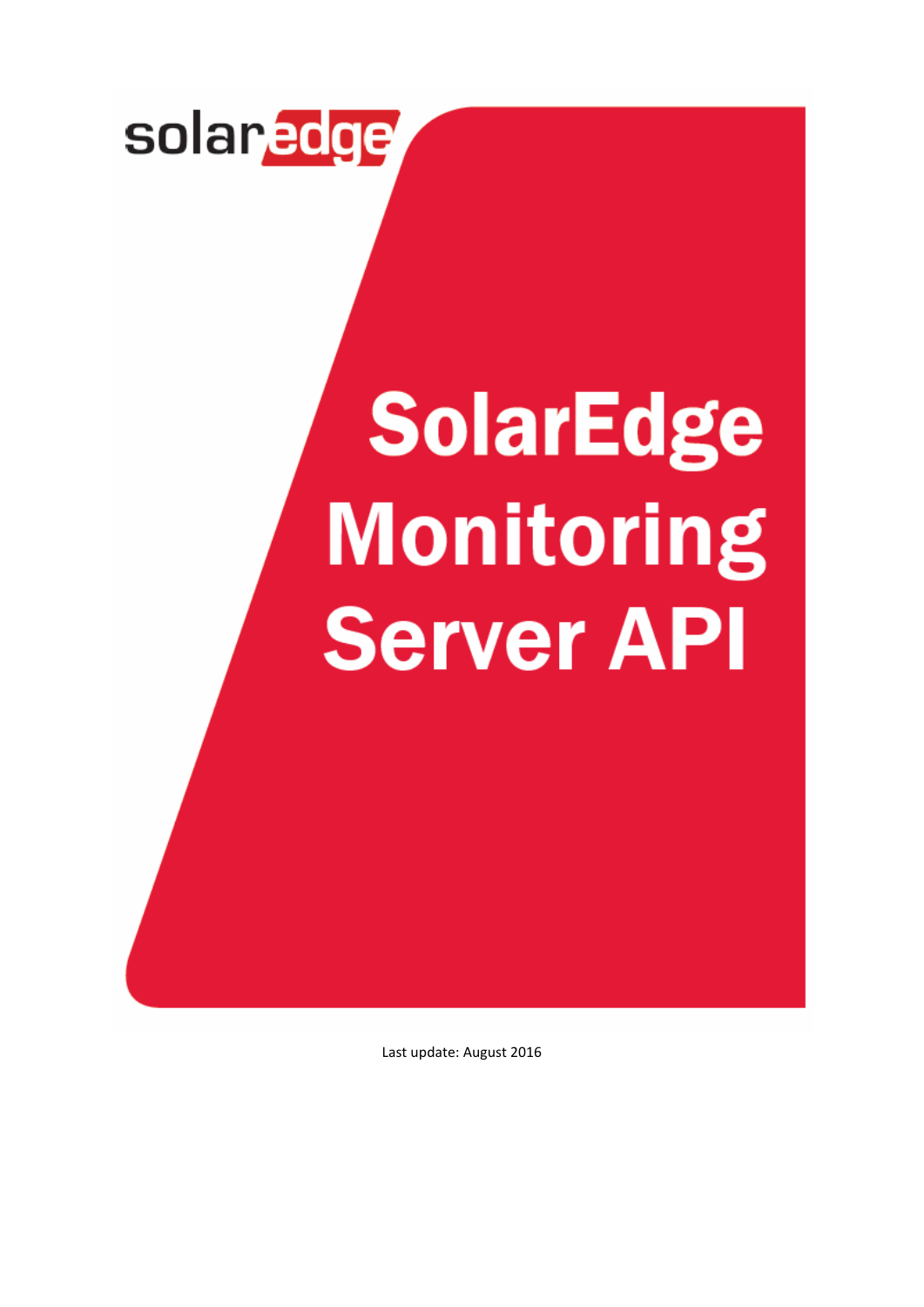# <span id="page-1-0"></span>**SolarEdge API**

# <span id="page-1-1"></span>**Contents**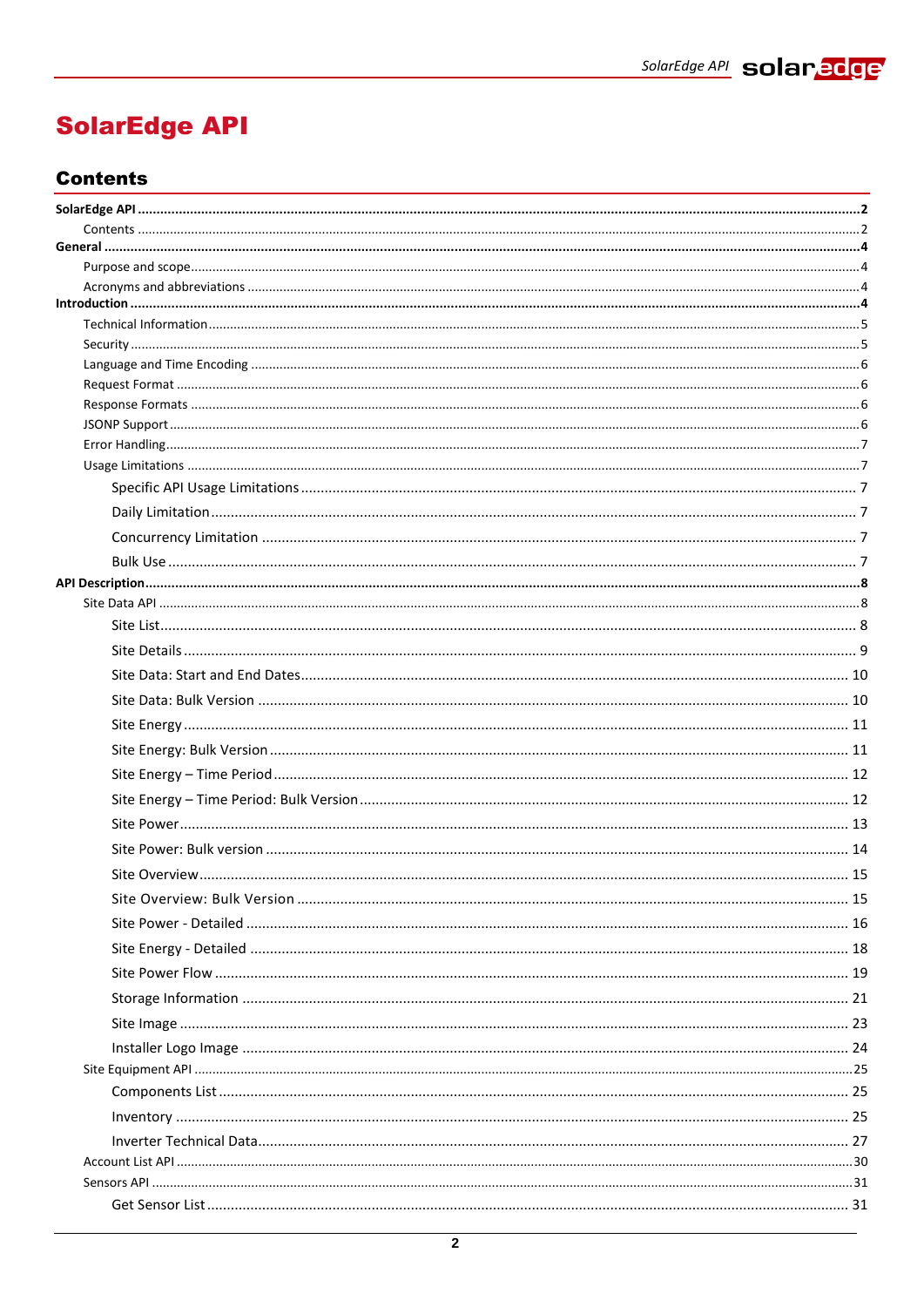# SolarEdge API solaredge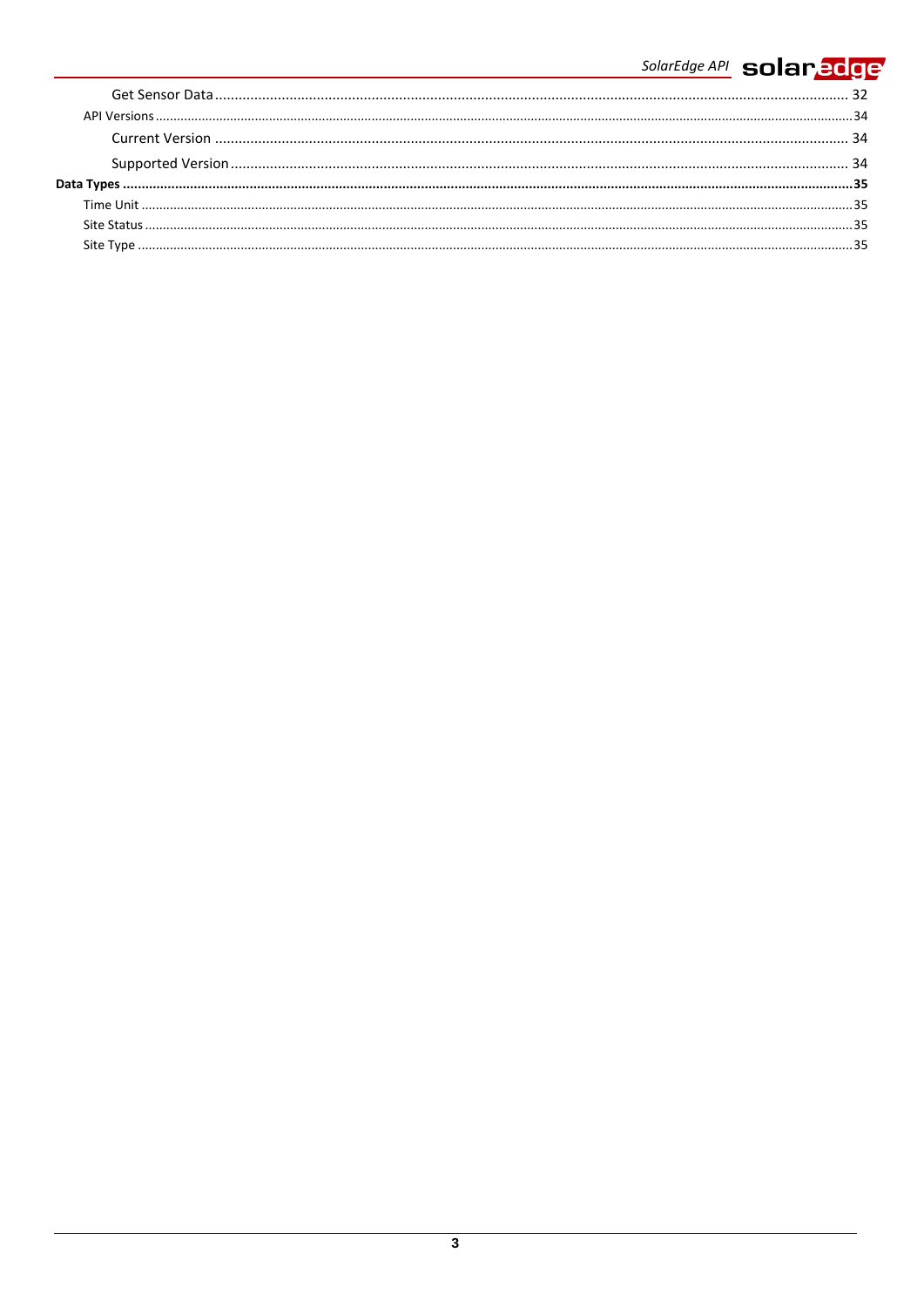# <span id="page-3-0"></span>**General**

## <span id="page-3-1"></span>Purpose and scope

The purpose of this document is to outline the Application Programming Interface (API) available via SolarEdge Cloud-Based Monitoring Platform.

The web services allow access to data saved in the monitoring server while keeping the data secured for authorized users.

This document provides information about the technical features of the API, and describes each API with its parameters formats and other details.

# <span id="page-3-2"></span>Acronyms and abbreviations

The following table lists acronyms used in this document

| <b>Abbreviation</b> | <b>Meaning</b>                         |  |
|---------------------|----------------------------------------|--|
| <b>API</b>          | Application Programing Interface       |  |
| WS                  | <b>Web Services</b>                    |  |
| <b>REST</b>         | <b>Representational State Transfer</b> |  |
| CSV                 | <b>Comma Separated Values</b>          |  |
| <b>JSON</b>         | JavaScript Object Notation             |  |
| <b>XML</b>          | Extensible Mark-up Language            |  |

# <span id="page-3-3"></span>Introduction

The SolarEdge API allows other software applications to access its monitoring system database for data analysis purposes, fleet management, displaying system data in other applications, etc.

The following is a list of available APIs:

| <b>API Name</b>                | <b>API Output</b>                                                                                                                  |
|--------------------------------|------------------------------------------------------------------------------------------------------------------------------------|
| Site List                      | A list of sites for a given account, with the information on each site. This list allows convenient<br>search, sort and pagination |
| <b>Site Details</b>            | Details of a chosen site                                                                                                           |
| Site Data: Start and End Dates | The site energy production start and end dates                                                                                     |
| Site Energy                    | Site energy measurements                                                                                                           |
| Site Energy - Time Period      | Site energy for a requested timeframe                                                                                              |
| <b>Site Power</b>              | Site power measurements in a 15-minute resolution                                                                                  |
| <b>Site Overview</b>           | Site current power, energy production (today, this month, lifetime) and lifetime revenue                                           |
| Site Power                     | Detailed site power measurements including meters such as consumption, export (feed-in),<br>import (purchase), etc.                |
| Site Energy                    | Detailed site energy measurements including meters such as consumption, export (feed-in),<br>import (purchase), etc.               |
| Site Power Flow                | Get the power flowchart of the site                                                                                                |
| Storage                        | Get detailed storage information from batteries including the state of energy, power and lifetime<br>energy                        |
| Site Image                     | The site image as uploaded to the server, either scaled or original size                                                           |
| Installer Logo Image           | The installer logo image as uploaded to the server.                                                                                |
| <b>Components List</b>         | List of inverters with name, model, manufacturer, serial number and status                                                         |
| Inventory                      | Information about the SolarEdge equipment, including: inverters/SMIs, batteries, meters,<br>gateways and sensors                   |
| <b>Inverter Technical Data</b> | Technical data on the inverter performance for a requested period of time                                                          |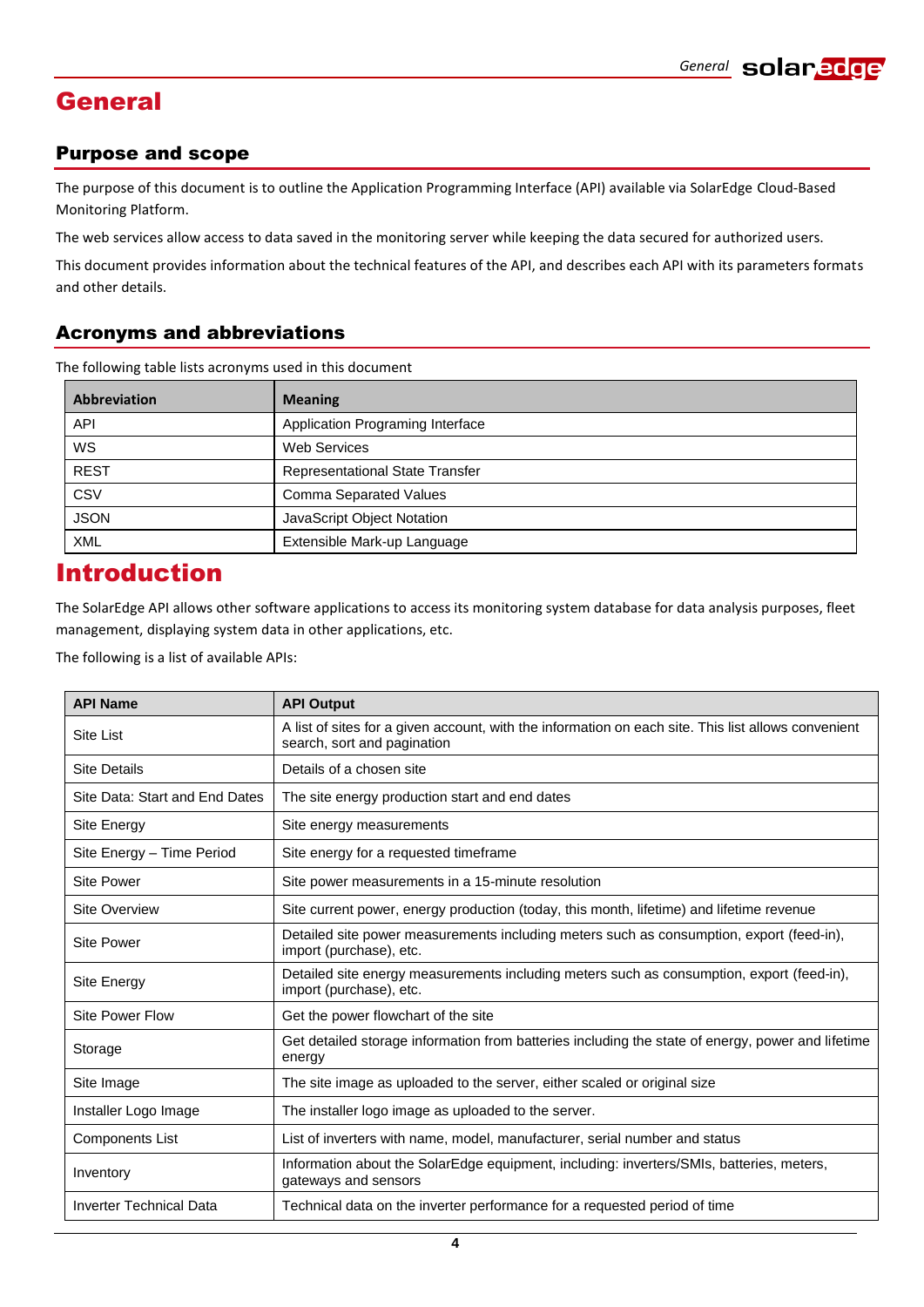**Introduction solar adge** 

| Account List API | The account details and list of all sub-accounts      |
|------------------|-------------------------------------------------------|
| Get Sensor List  | The list of sensors installed in the site             |
| Get Sensor Data  | The measurements of the sensors installed in the site |
| API Versions     | The current and supported version numbers             |

An API key must be used in order to submit API requests.

Account users should generate an Account Level API Key, and system owners should generate a Site level API Key.

The API link is [https://monitoringapi.solaredge.com](https://monitoringapi.solaredge.com/)

Please review the API terms and conditions at this link: <https://monitoring.solaredge.com/solaredge-web/p/license>

Display requirements:

When displaying information from the API, place the SolarEdge logo where it is clear to the user that the information source is SolarEdge's monitoring system.

The logo should link to [http://solaredge.com](http://solaredge.com/)

<span id="page-4-0"></span>For any assistance with display, send an email to [support@solaredge.com](mailto:support@solaredge.com)

# Technical Information

The SolarEdge API is built as RESTful service:

- It uses predictable, resource oriented URLs
- It has built-in HTTP capabilities for passing parameters via the API
- It responds with standard HTTP codes
- <span id="page-4-1"></span>It can return results in XML, JSON (including JSONP support) or CSV format.

## **Security**

- The API can be accessed via HTTPS protocol only. SolarEdge monitoring server supports both HTTPS/1.0 and HTTPS/1.1 protocols.
- All APIs are secured via an access token: every access to the API requires a valid token as a URL parameter named api key. For example: api\_key= L4QLVQ1LOKCQX2193VSEICXW61NP6B1O

#### ► To generate an account users API key:

In the Account Admin > Company Details tab > API Access section:

- 1 Acknowledge reading and agreeing to the SolarEdge API Terms & Conditions.
- 2 Click Generate API key.
- 3 Copy the key.
- 4 Click **Save**.
- 5 Use the key in all API requests

#### ► To generate a Site API key:

In the Site Admin > Site Details tab > API Access section:

- 1 Acknowledge reading and agreeing to the SolarEdge API Terms & Conditions.
- 2 Click Generate API key.
- 3 Copy the key.
- 4 Click **Save**.
- 5 Use the key in all API requests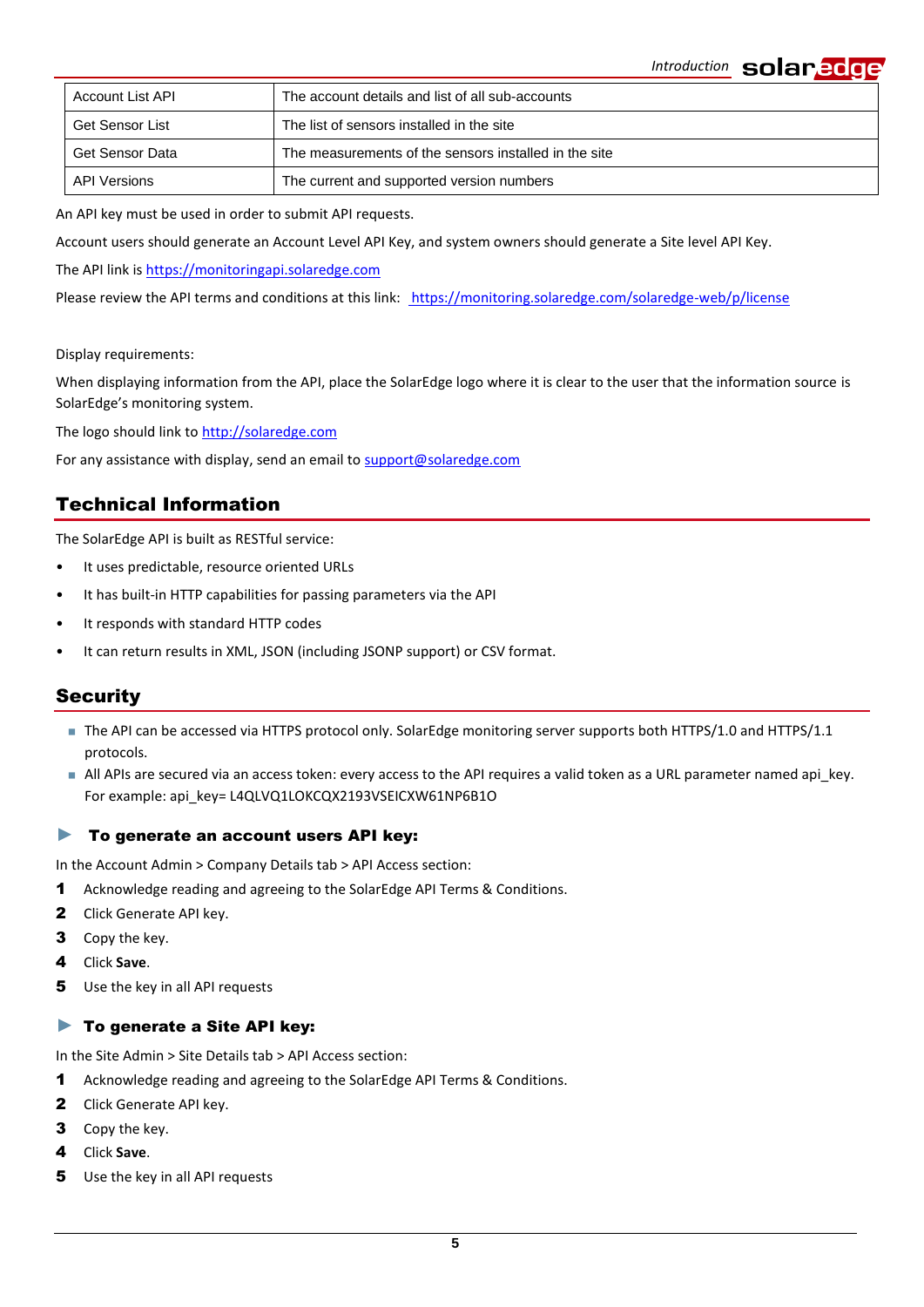#### <span id="page-5-0"></span>Language and Time Encoding

- When using special characters or spaces in URL, they must be **url encoded**.
- The monitoring server data can be in different languages therefore data is retrieved using UTF-8.
- Date and time formats in all APIs are:
	- Date and time: YYYY-MM-DD hh:mm:ss
	- Date only: YYYY-MM-DD
- Dates are always in the time zone of the site.
- All physical measures are in the metric units system.
- <span id="page-5-1"></span>■ Temperature values are always in Celsius degrees.

#### Request Format

The request format and parameters are specified per each API, and conform to the HTTP and REST standards.

<span id="page-5-2"></span>Parameter order in the request is not significant.

#### Response Formats

The user can request data in the following formats:

- JSON (application/json)
- XML(application/xml)
- CSV (text/csv).

See specific APIs in the next sections for supported format in each API.

If a specific format is not requested, the data will be retrieved via JSON. If the requested format is invalid, the system will generate HTTP error "Media not supported".

The API user can request the response format in one of the methods below. The system handles the response format as follows:

- URL format Parameter …&format=application/json
- Path extension the name of the API will be followed by the requested format name ../details.json&…
- HTTP header based on 'Accept' header e.g. Accept application/json

## <span id="page-5-3"></span>JSONP Support

The API supports JSONP calls by appending a callback parameter with the name of a callback method at the end of the request.

As JSONP content type is application/javascript, make sure the client sends this content type in the Accept header, otherwise HTTP 406 error may occur.

The following example shows a JSON call VS. JSONP call:

- $\blacksquare$  JSON:
	- Request:

http://monitoringapi.solaredge.com/1/details.json?api\_key=[your\_api\_key]

• Response body:

{"details":{..}}

- **JSONP:** 
	- Request:

http://monitoringapi.solaredge.com/1/details.json?api\_key=[your\_api\_key]&callback=myFunction

Response body:

```
myFunction({"details":{..}});
```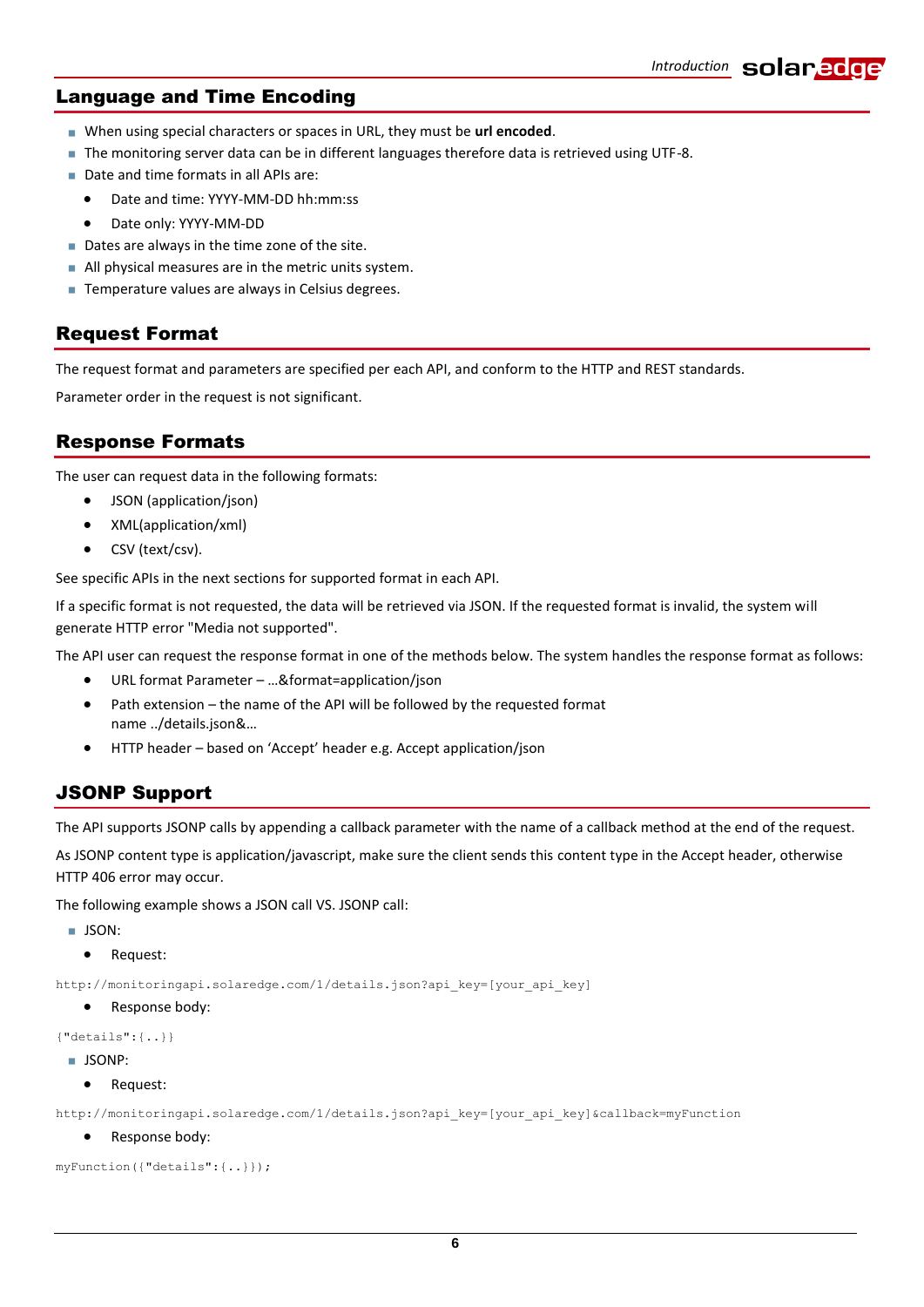# <span id="page-6-0"></span>Error Handling

The API system uses standard HTTP error codes for reporting errors that occurred while calling the API. The monitoring server API supports standard HTTP error codes, for example: if the user access is of an unknown resource, an HTTP 404 error will be returned.

# <span id="page-6-1"></span>Usage Limitations

Usage limitations are enforced to prevent abuse of the monitoring server API, and these limitations may be changed in the future without notice. Additionally, a request rate limit is applied to prevent abuse of the service. If you exceed the limitations, an error message appears in the monitoring server API. If the limitation is further exceeded, the system may temporarily be nonoperational, or your access to the monitoring server API may be blocked.

# <span id="page-6-2"></span>Specific API Usage Limitations

Specific APIs may enforce different usage limitations based on parameters sent by the client. Refer to the next sections for details on specific API usage limitations.

If there is a violation of a specific API validation, the HTTP 403 - forbidden status code is returned.

# <span id="page-6-3"></span>Daily Limitation

Use of the monitoring server API is subject to a query limit of total 300 requests for a specific account token and a specific site ID from the same source IP.

APIs that do not have a specific ID (e.g. Site List, Account List) will be counted as part of the total query limit.

For example, a user can execute 10 daily site list (account level) API calls, and then 290 API calls for every site in the account (e.g. 290 calls using the account token for "siteId 12345" and 290 calls using the account token for "siteId 12346").

<span id="page-6-4"></span>An additional request to site 12345 or 12346 will result in HTTP 429 error - too many requests.

## Concurrency Limitation

The monitoring server API allows up to 3 concurrent API calls from the same source IP. Any additional concurrent calls will return HTTP 429 error – too many requests.

To execute APIs concurrently without exceeding the above limitation, it is the client responsibility to implement a throttling mechanism on the client side.

## <span id="page-6-5"></span>Bulk Use

Some of the APIs offer a bulk form, that is, they take multiple site IDs as an input. The list is separated by a comma and should contain up to 100 site IDs.

A bulk call for multiple sites consumes 1 call from the daily quota allowed for each of the sites included in the call.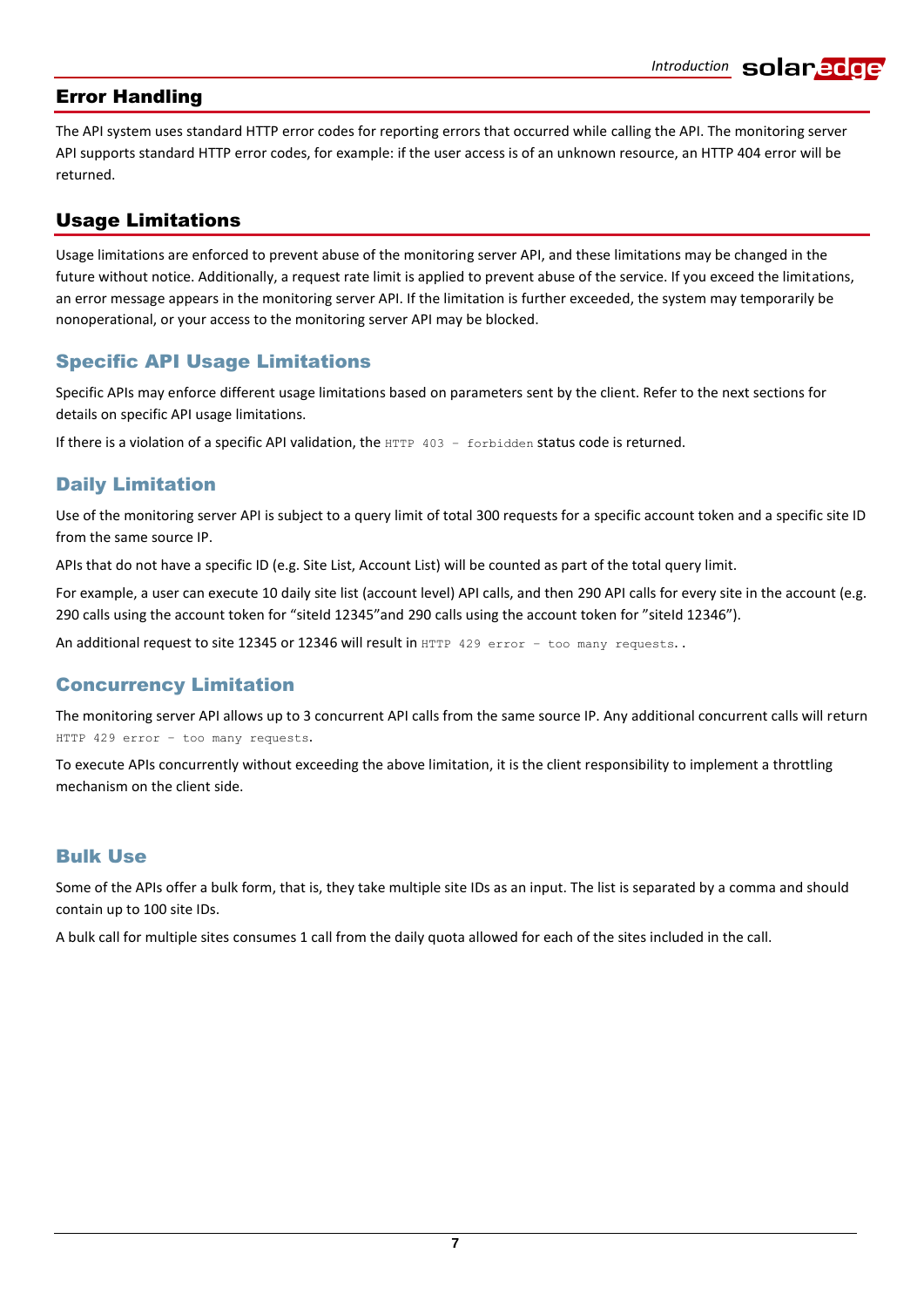# <span id="page-7-0"></span>API Description

# <span id="page-7-1"></span>Site Data API

# <span id="page-7-2"></span>Site List

Returns a list of sites related to the given token. This API accepts parameters for convenient search, sort and pagination.

URL: */sites/list*

Example URL (with all options):

*https://monitoringapi.solaredge.com/sites/list?size=5&searchText=Lyon&sortProperty=name&sortOrder=ASC*

Method: GET

Formats: JSON, XML and CSV

**Request**: The following are parameters to include in the request.

| <b>Parameter</b> | <b>Type</b> | <b>Mandatory</b> | <b>Default Value</b> | <b>Description</b>                                                                                                                                                                                                                                                                                                                                                                                                                                                                                                                                                            |
|------------------|-------------|------------------|----------------------|-------------------------------------------------------------------------------------------------------------------------------------------------------------------------------------------------------------------------------------------------------------------------------------------------------------------------------------------------------------------------------------------------------------------------------------------------------------------------------------------------------------------------------------------------------------------------------|
| size             | Integer     | No               | 100                  | The maximum number of sites returned by this call. The<br>maximum number of sites that can be returned by this<br>call is 100. If you have more than 100 sites, just request<br>another 100 sites with startIndex=100. This will fetch sites<br>100-199.                                                                                                                                                                                                                                                                                                                      |
| startIndex       | Integer     | No               | $\mathbf 0$          | The first site index to be returned in the results                                                                                                                                                                                                                                                                                                                                                                                                                                                                                                                            |
| searchText       | String      | No               |                      | Search text for this site. Searchable site properties:<br>٠<br>Name<br><b>Notes</b><br>٠<br>Address<br>City<br>٠<br>Zip code<br>٠<br><b>Full address</b><br>Country<br>٠                                                                                                                                                                                                                                                                                                                                                                                                      |
| sortProperty     | String      | No               |                      | A sorting option for this site list, based on one of its<br>properties.<br>Available sort properties:<br>Name - sort by site name<br>Country - sort by site country<br>State - sort by site state<br>٠<br>City – sort by site city<br>٠<br>Address - sort by site address<br>٠<br>Zip – sort by site zip code<br>٠<br>Status - sort by site status<br>PeakPower - sort by peak power<br>٠<br>InstallationDate - sort by installation date<br>٠<br>Amount - sort by amount of alerts<br>٠<br>MaxSeverity - sort by alert severity<br>CreationTime - sort by site creation time |
| sortOrder        | String      | No               | ASC                  | Sort order for the sort property. Allowed values are<br>ASC (ascending) and DESC (descending).                                                                                                                                                                                                                                                                                                                                                                                                                                                                                |
| <b>Status</b>    | String      | No               | Active, Pending      | Select the sites to be included in the list by their status:<br>Active<br>٠<br>Pending<br>Disabled<br>٠<br>All<br>٠<br>Default list will include Active and Pending sites.                                                                                                                                                                                                                                                                                                                                                                                                    |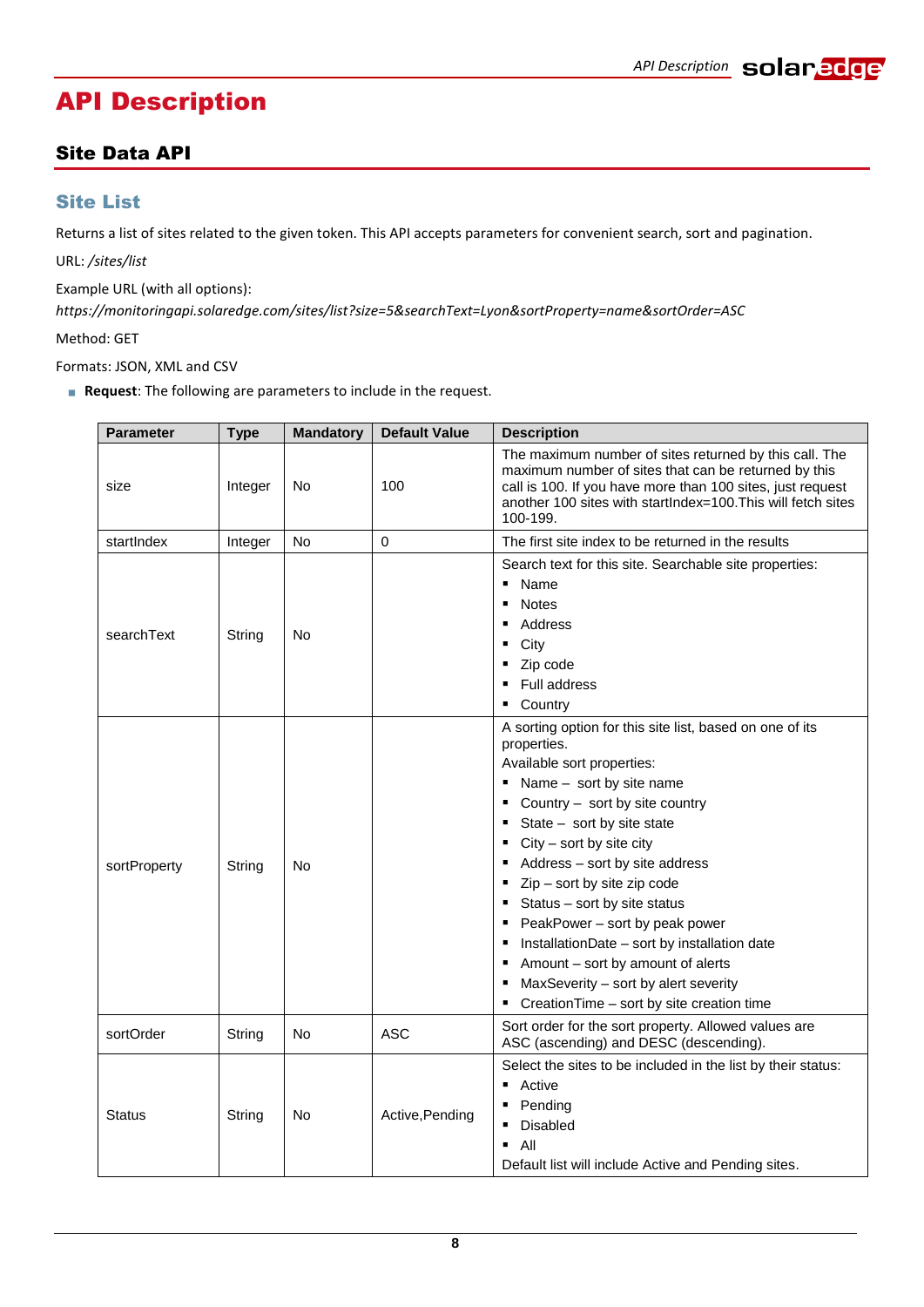- **Response**: The returned data is the site list, including the sites that match the given search criteria. For each entry, the following information is displayed:
	- id the site ID
	- name the site name
	- account id -the account this site belongs to
	- status the site status (see *[Site Status](#page-34-2)* on page [35\)](#page-34-2)
	- peak power site peak power
	- **CURRENCY**
	- installationDate site installation date (format: yyyy-MM-DD hh:mm:ss )
	- notes
	- type site type (see *[Site Type](#page-34-3)* on page [35\)](#page-34-3)
	- location includes country, state, city, address, secondary address, time zone and zip.
	- alertQuantity number of open alerts this site have.
	- alertSeverity the highest alert severity this site have
	- publicSettings includes if this site is public and its public name
- **Example**: JSON output:

```
{"Sites":{"count":1567,"list":[{"id":1,"name":"Test","accountId":0,"status":"Active","peakPower":10.0,"cur
rency":"EUR","installationDate":"2012-06-08 00:00:00","notes":"test notes","type":"Optimizers & 
Inverters","location":{"country":"the country","state":"the state","city":"the city","address":"the 
address","address2":"the address 
2","zip":"00000"","timeZone":"GMT"},"alertQuantity":0,"alertSeverity":"NONE","uris":{"PUBLIC_URL":"the public 
URL name","IMAGE_URI":"the site image link"},"publicSettings":{"name":"the public 
name","isPublic":true}},{"id":1,"name":"Test","accountId":0,"status":"Active","peakPower":10.0,"currency":"EU
R","installationDate":"2012-06-08 00:00:00","notes":"test notes","type":"Optimizers & 
Inverters","location":{"country":"the country","state":"the state","city":"the city","address":"the 
address","address2":"the address 
2","zip":"00000"","timeZone":"GMT"},"alertQuantity":0,"alertSeverity":"NONE","uris":{"PUBLIC_URL":"the public 
URL name", "IMAGE URI": "the site image link"}, "publicSettings":{ "name": "the public name", "isPublic":true}}}]}}
```
## <span id="page-8-0"></span>Site Details

Displays the site details, such as name, location, status, etc.

URL: */site/{siteId}/details*

Example URL: *https://monitoringapi.solaredge.com/site/1/details*

Method: GET

Accepted formats: JSON and XML

**Request**: The following parameter is included in the request:

| <b>Parameter</b> | vpe     | <b>Mandatory</b> | description         |
|------------------|---------|------------------|---------------------|
| siteld           | Integer | Yes              | The site identifier |

- **Response**: The returned data includes the following site information:
	- id the site ID
	- name the site name
	- account id the account this site belongs to
	- status the site status (see *[Site Status](#page-34-2)* on page [35\)](#page-34-2)
	- peak power site peak power
	- currency
	- installationDate site installation date (format: yyyy-MM-DD hh:mm:ss )
	- notes
	- type site type (see *[Site Type](#page-34-3)* on page [35\)](#page-34-3)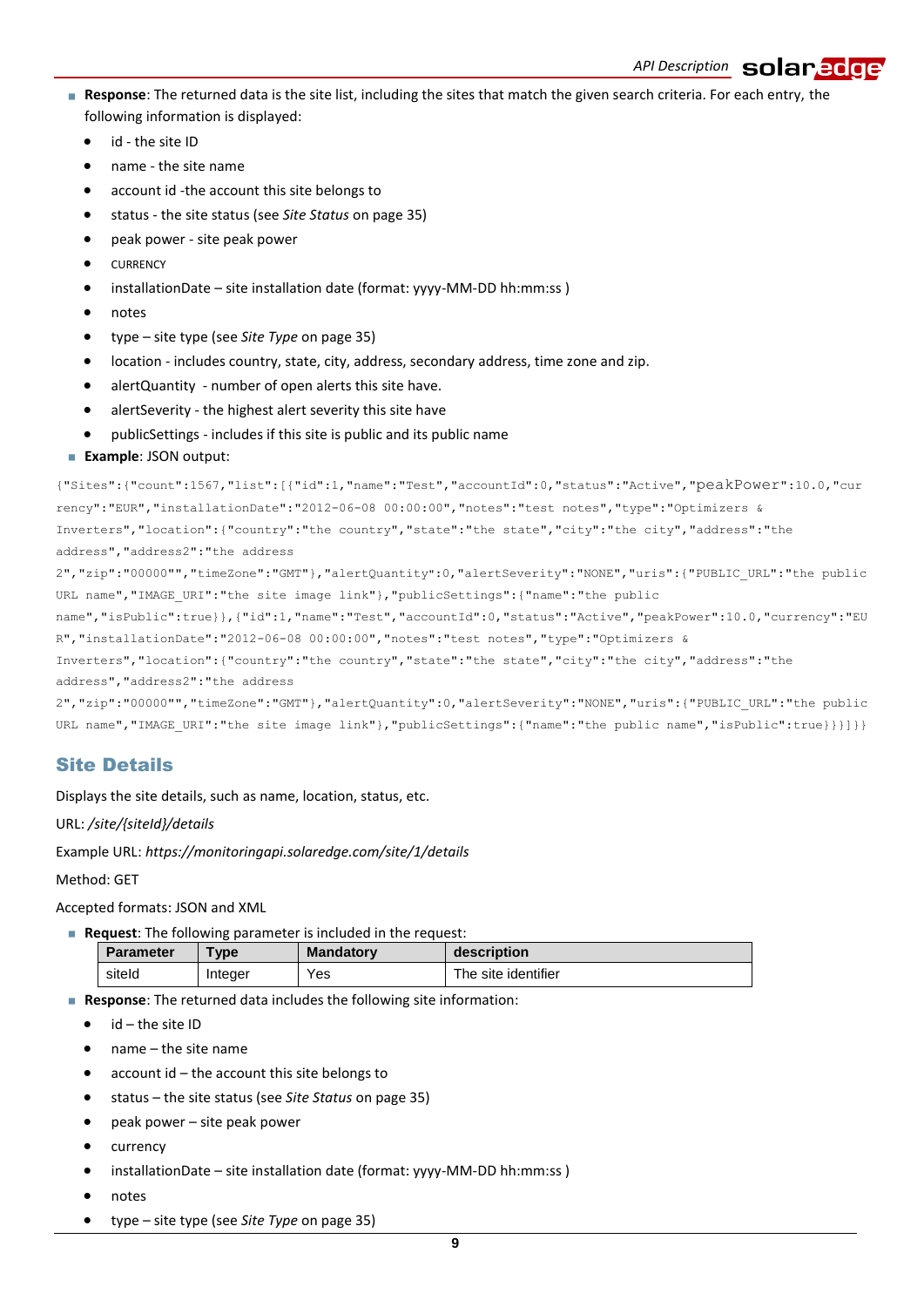- location includes country, state, city, address, secondary address, zip and time zone.
- alertQuantity number of open alerts this site have.
- alertSeverity the highest alert severity this site have
- publicSettings includes if this site is public (isPublic) and its public name (name)
- **Example: JSON output:**

#### {"details":{"id":0,"name":"site

```
name","accountId":0,"status":"Active","peakPower":9.8,"currency":"EUR","installationDate":"2012-08-16 
00:00:00","notes":"my notes","type":"Optimizers & Inverters","location":{"country":"my country","state":"my 
state","city":"my city","address":"my address","address2":"","zip":"0000", 
"timeZone":"GMT"},"alertQuantity":0,"alertSeverity":"NONE","uris":{"IMAGE_URI":"site image 
uri"}, "publicSettings": { "name": null, "isPublic": false } } }
```
#### <span id="page-9-0"></span>Site Data: Start and End Dates

Description: Return the energy production start and end dates of the site.

#### URL: */site/{siteId}/dataPeriod*

Example URL: *https://monitoringapi.solaredge.com/site/1/dataPeriod*

#### Method: GET

Accepted formats: JSON and XML

**Request**: The following parameter is included in the request:

| <b>Parameter</b> | $T$ ype | <b>Mandatory</b> | description         |
|------------------|---------|------------------|---------------------|
| siteld           | Integer | <b>Yes</b>       | The site identifier |

- **Response:** The returned data includes <start, end> dates of the requested site. In case this site is not transmitting, the response is "null".
- **Example**: JSON output example:

```
{"dataPeriod":{"startDate":"2013-05-05 12:00:00","endDate":"2013-05-28 23:59:59"}}
```
For non-transmitting sites:

```
{"dataPeriod":{"startDate":null,"endDate":null}}
```
#### Site Data: Bulk Version

This section describes the use of the above API for a bulk call.

URL: */sites/{siteId 1},{siteId 2},…,{siteId n}/dataPeriod*

Example URL: *<https://monitoringapi.solaredge.com/sites/1,4/dataPeriod>*

**Response**: The response includes a list of <start, end> data transmission dates for the requested sites.

The value "null" will be displayed for sites that have no data (not transmitting). Note that if the list contains site IDs for which the user has no permission to view, the system will generate a *403 Forbidden* error with a proper description.

- **Example: JSON format example:** 
	- In this response, the sample site 4 is not transmitting.

```
{
    "dataPeriod": {
        "count": 2,
        "list": [{
             "id": 1,
             "startDate": "2013-05-05 12:00:00",
             "endDate": "2013-05-28 23:59:59"
        },
        {
             "id": 4,
             "startDate": null,
             "endDate": null
        }]
    }
}
```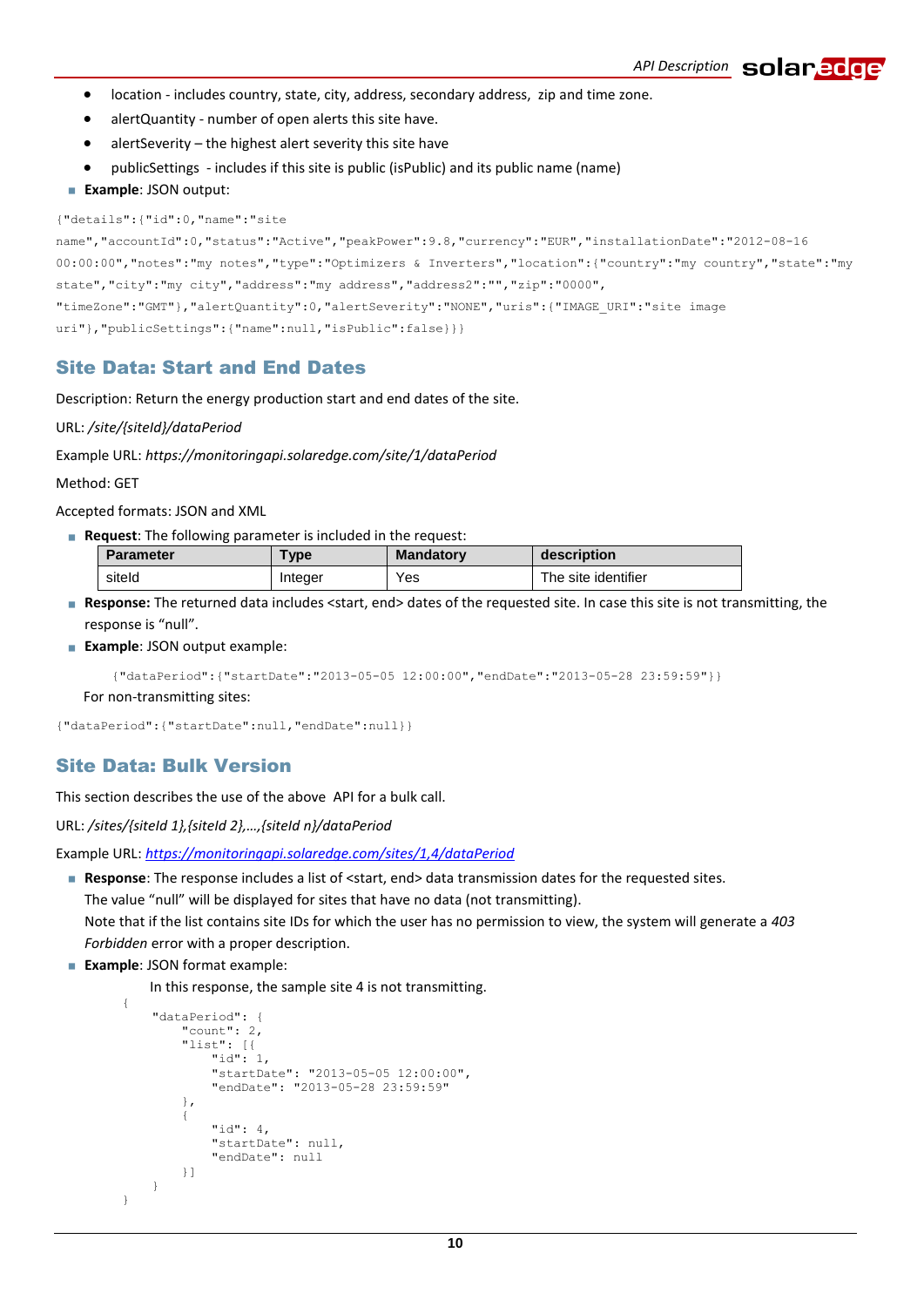#### <span id="page-10-0"></span>Site Energy

Description: Return the site energy measurements.

URL: /*site/{siteId}/ energy*

Example URL: *https://monitoringapi.solaredge.com/site/1/energy*[?timeUnit=DAY&endDate=2013-05-30&startDate=2013-05-01](https://monitoringapi.solaredge.com/site/1/energy?timeUnit=DAY&endDate=2013-05-30&startDate=2013-05-01) Method: GET

Accepted formats: JSON, XML and CSV

- **Usage limitation**: This API is limited to one year when using timeUnit=DAY (i.e., daily resolution) and to one month when using timeUnit=QUARTER\_OF\_AN\_HOUR or timeUnit=HOUR. This means that the period between endTime and startTime should not exceed one year or one month respectively. If the period is longer, the system will generate error 403 with proper description.
- **Request**: The following are parameters to include in the request:

| <b>Parameter</b> | Type    | <b>Mandatory</b> | <b>Description</b>                                                      |
|------------------|---------|------------------|-------------------------------------------------------------------------|
| siteld           | Integer | Yes              | The site identifier                                                     |
| startDate        | String  | Yes              | The start date to return energy measurement                             |
| endDate          | String  | Yes              | The end date return energy measurement                                  |
| timeUnit         | String  |                  | Aggregation granularity, see Time Unit on page 35.<br>Default: DAY.     |
|                  |         |                  | Allowed values are: QUARTER_OF_AN_HOUR,<br>HOUR, DAY, WEEK, MONTH, YEAR |

 **Response**: The response includes the requested time unit, the units of measurement (e.g. Wh), and the pairs of date and energy for every date ({"date":"2013-06-01 00:00:00","value":null}).

The date is calculated based on the time zone of the site. "null" means there is no data for that time.

#### **Example: JSON output:**

{"energy":{"timeUnit":"DAY","unit":"Wh","values":[{"date":"2013-06-01 00:00:00","value":null},{"date":"2013- 06-02 00:00:00","value":null},{"date":"2013-06-03 00:00:00","value":null},{"date":"2013-06-04 00:00:00","value":67313.24}]}}

## <span id="page-10-1"></span>Site Energy: Bulk Version

This section describes the use of that the above API for a bulk call.

URL: */sites/{siteId 1},{siteId 2},…,{siteId n}/ energy*

Example URL: *https://monitoringapi.solaredge.com/sites/1,4/energy?* [timeUnit=DAY&startDate=2013-05-01&endDate=2013-05-](https://monitoringapi.solaredge.com/sites/1,4/energy?api_key=123456&timeUnit=DAY&startDate=2013-05-01&endDate=2013-05-30) [30](https://monitoringapi.solaredge.com/sites/1,4/energy?api_key=123456&timeUnit=DAY&startDate=2013-05-01&endDate=2013-05-30)

 **Response**: The response includes the requested time unit, the units of measurement (e.g. Wh), and the list of sites. For each site there is a list of items whichinclude a time stamp and the energy produced in that period. Example: ({"date":"2013-06- 01 00:00:00","value":1500.12}).

The date is calculated based on the time zone of every site; if there is no value for the selected time, "null" will be displayed for the value.

Note that if the list contains site IDs for which the user has no permission to view, the system will generate a *403 Forbidden* error with a proper description.

**Example: JSON format example:** 

{

{

```
"energy": {
    "timeUnit": "DAY",
    "unit": "Wh",
    "count": 2,
    "list": [{
        "id": 1,
        "values": [{
            "date": "2013-06-01 00:00:00",
            "value": null
        },
        {
            "date": "2013-06-02 00:00:00",
            "value": null
        },
```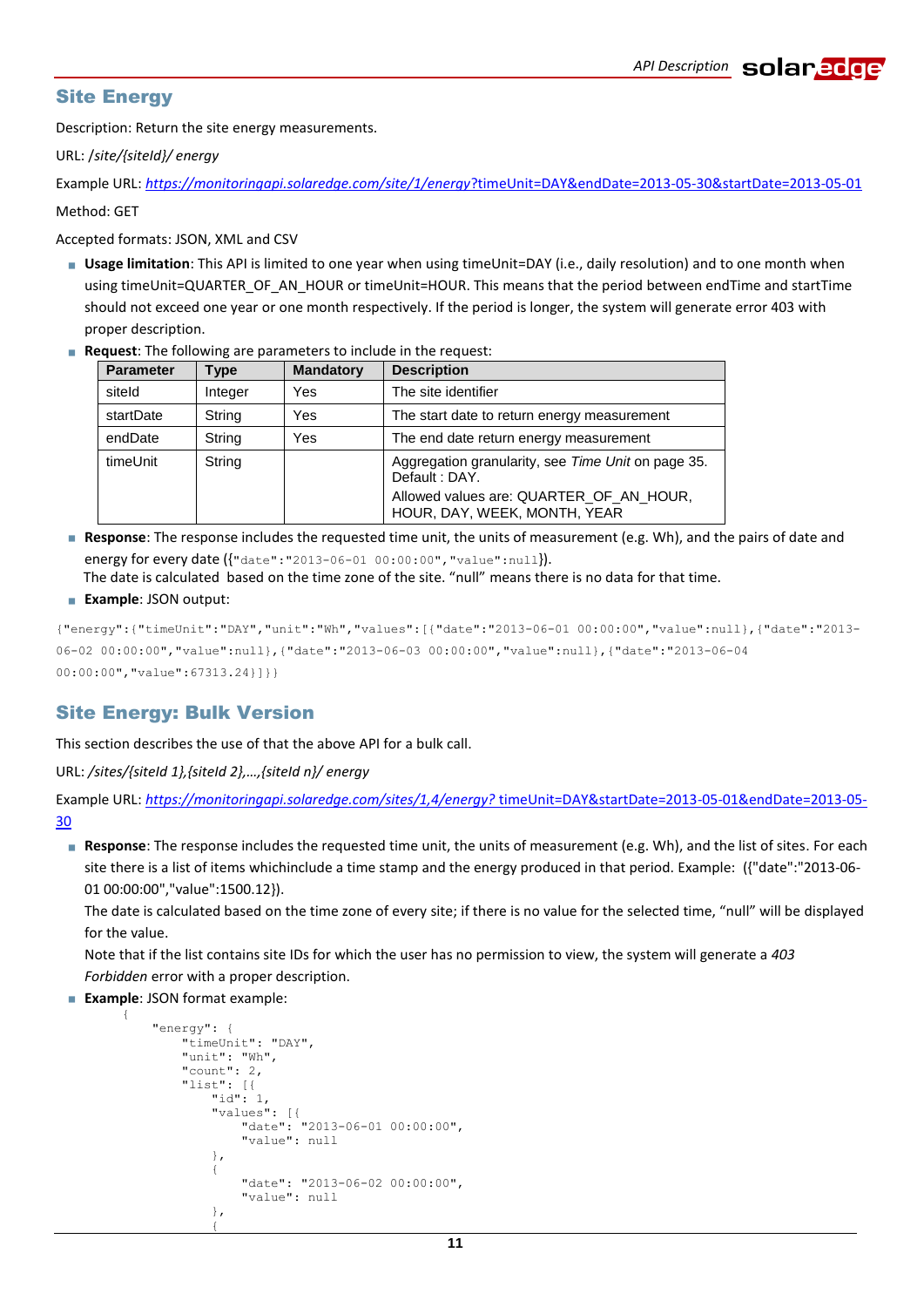```
"date": "2013-06-03 00:00:00",
                 "value": null
            },
            {
                 "date": "2013-06-04 00:00:00",
                 "value": 67313.24
            }]
        },
        {
            "id": 4,
             "values": [{
                 "date": "2013-06-01 00:00:00",
                 "value": null
            },
             {
                 "date": "2013-06-02 00:00:00",
                 "value": null
            },
             {
                 "date": "2013-06-03 00:00:00",
                 "value": null
            },
             {
                 "date": "2013-06-04 00:00:00",
                 "value": 67313.24
            }]
        }]
    }
}
```
# <span id="page-11-0"></span>Site Energy – Time Period

Description: Return the site total energy produced for a given period.

URL: /*site/{siteId}/timeFrameEnergy*

Example URL: *https:// monitoringapi.solaredge.com/site/1/timeFrameEnergy*?startDate=2013-05-01&endDate=2013-05-06

Method: GET

Accepted formats: JSON and XML

- **Usage limitation**: This API is limited to one year when using timeUnit=DAY (i.e., daily resolution). This means that the period between endTime and startTime should not exceed one year). If the period is longer, the system will generate error 403 with proper description
- **Request**: The following are parameters to include in the request:

| <b>Parameter</b> | Tvpe    | <b>Mandatory</b> | <b>Description</b>                            |
|------------------|---------|------------------|-----------------------------------------------|
| siteld           | Integer | Yes              | The site identifier                           |
| startDate        | String  | Yes              | The start date to calculate energy generation |
| endDate          | String  | Yes              | The end date to calculate energy generation   |

 **Response**: The response includes the energy summary for the given time period with units of measurement (e.g. Wh) The date is calculated based on the time zone where the site is located.

```
Example: JSON output:
```

```
{"timeFrameEnergy":{"energy":761985.8,"unit":"Wh"}}
```
# <span id="page-11-1"></span>Site Energy – Time Period: Bulk Version

This section describes the use of that the above API for a bulk call.

URL: */sites/{siteId 1},{siteId 2},…,{siteId n}/timeFrameEnergy*

Example URL: *[https://monitoringapi.solaredge.com/sites/1,4/energy?timeFrameEnergy](https://monitoringapi.solaredge.com/sites/1,4/energy?timeFrameEnergy?startDate=2013-05-01&endDate=2013-05-06)*?startDate=2013-05-01&endDate=2013- [05-06](https://monitoringapi.solaredge.com/sites/1,4/energy?timeFrameEnergy?startDate=2013-05-01&endDate=2013-05-06)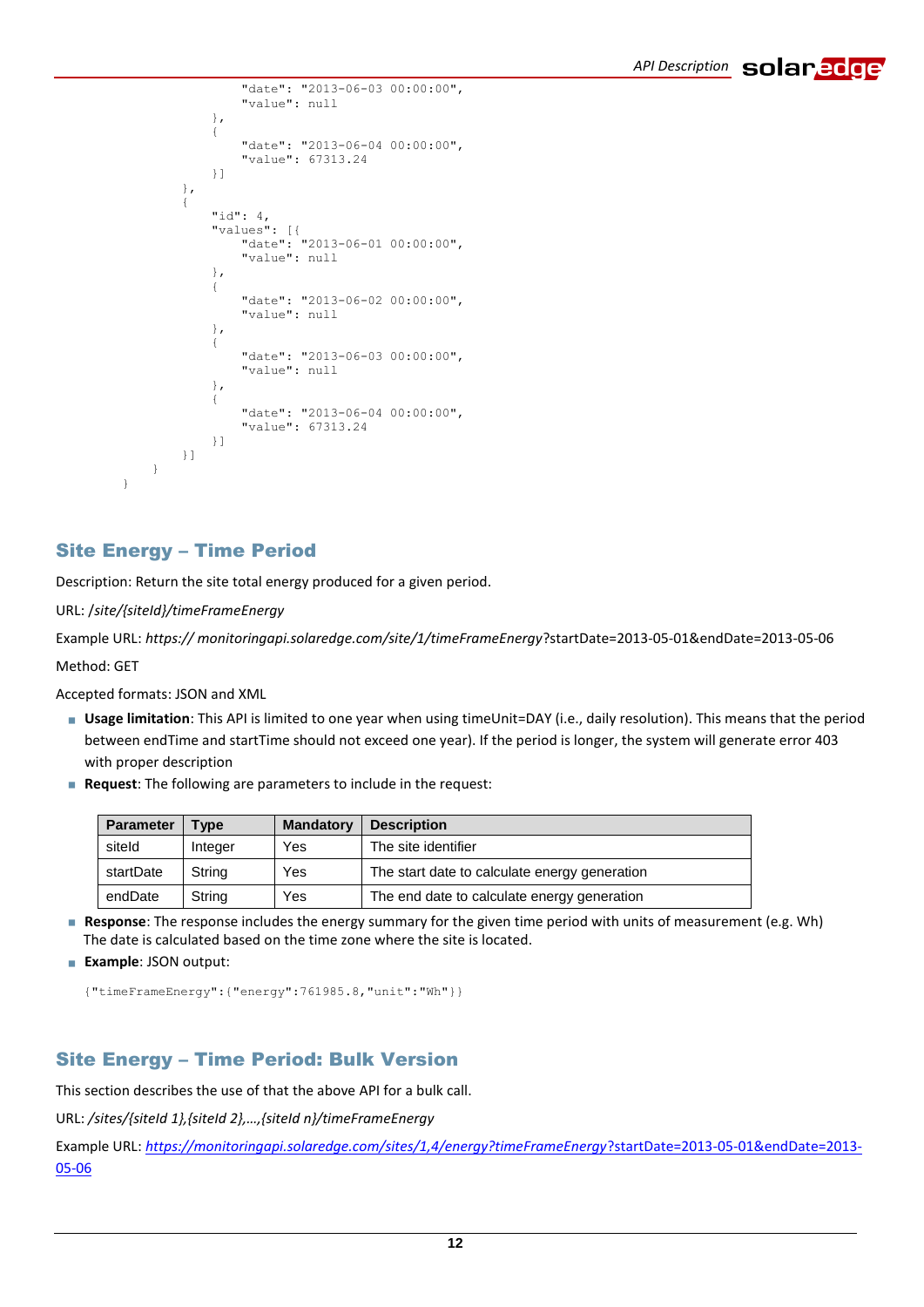**Response**: The response includes the units of measurement (e.g. Wh), and the list of sites that include energy summary for the given time period.

The date is calculated based on the time zone of every site; if no data exists for the requested period, "null" will be displayed for the value field.

Note that if the list contains site IDs for which the user has no permission to view, the system will generate a *403 Forbidden* error with a proper description.

**Example: JSON format example:** 

{

```
{
"timeFrameEnergy": {
    "unit": "Wh",
    "count": 4,
    "list": [{
        "id": 1,
         "energy": 761985.8
    },
    {
         "id": 4,
         "energy": 234284.4
    },
    {
         "id": 534,
         "energy": null
    },
    {
         "id": 222,
         "energy": 9984724.5
    }]
}
```
#### <span id="page-12-0"></span>Site Power

}

Description: Return the site power measurements in 15 minutes resolution.

#### URL: /*site/{siteId}/ power*

Example URL: *https://monitoringapi.solaredge.com/site/1/power*?startTime=2013-05-5%2011:00:00&endTime=2013-05- 05%2013:00:00

Method: GET

Accepted formats: JSON, XML and CSV

- **Usage limitation**: This API is limited to one-month period. This means that the period between endTime and startTime should not exceed one month. If the period is longer, the system will generate error 403 with proper description.
- **Request**: The following are parameters to include in the request:

| <b>Parameter</b> | Type    | <b>Mandatory</b> | <b>Description</b>                                   |
|------------------|---------|------------------|------------------------------------------------------|
| siteld           | Integer | Yes              | The site identifier                                  |
| startTime        | String  | Yes              | The start (date $+$ time) to get power measurements. |
| endTime          | String  | Yes              | The end (date $+$ time) to get power measurements    |

**Response**: The response includes the time unit (i.e. QUARTER\_OF\_AN\_HOUR), the measurement units (e.g. Watt) and the pairs of date and power (in Watts) for every date ({"date":"2013-06-04 14:00:00","value":7722.3896}) The date is calculated in ticks starting 1-1-1970 and presented based on the time zone of the site. "null" means there is no data for that time.

#### **Example**: JSON output:

```
{"power":{"timeUnit":"QUARTER_OF_AN_HOUR","unit":"W","values":[{"date":"2013-06-04 
11:00:00","value":7987.03},{"date":"2013-06-04 11:15:00","value":9710.121},{"date":"2013-06-04 
11:30:00","value":8803.309},{"date":"2013-06-04 11:45:00","value":9000.743},{"date":"2013-06-04 
12:00:00","value":6492.2075},{"date":"2013-06-04 12:15:00","value":7395.716},{"date":"2013-06-04 
12:30:00","value":8855.878},{"date":"2013-06-04 12:45:00","value":6551.6655},{"date":"2013-06-04
```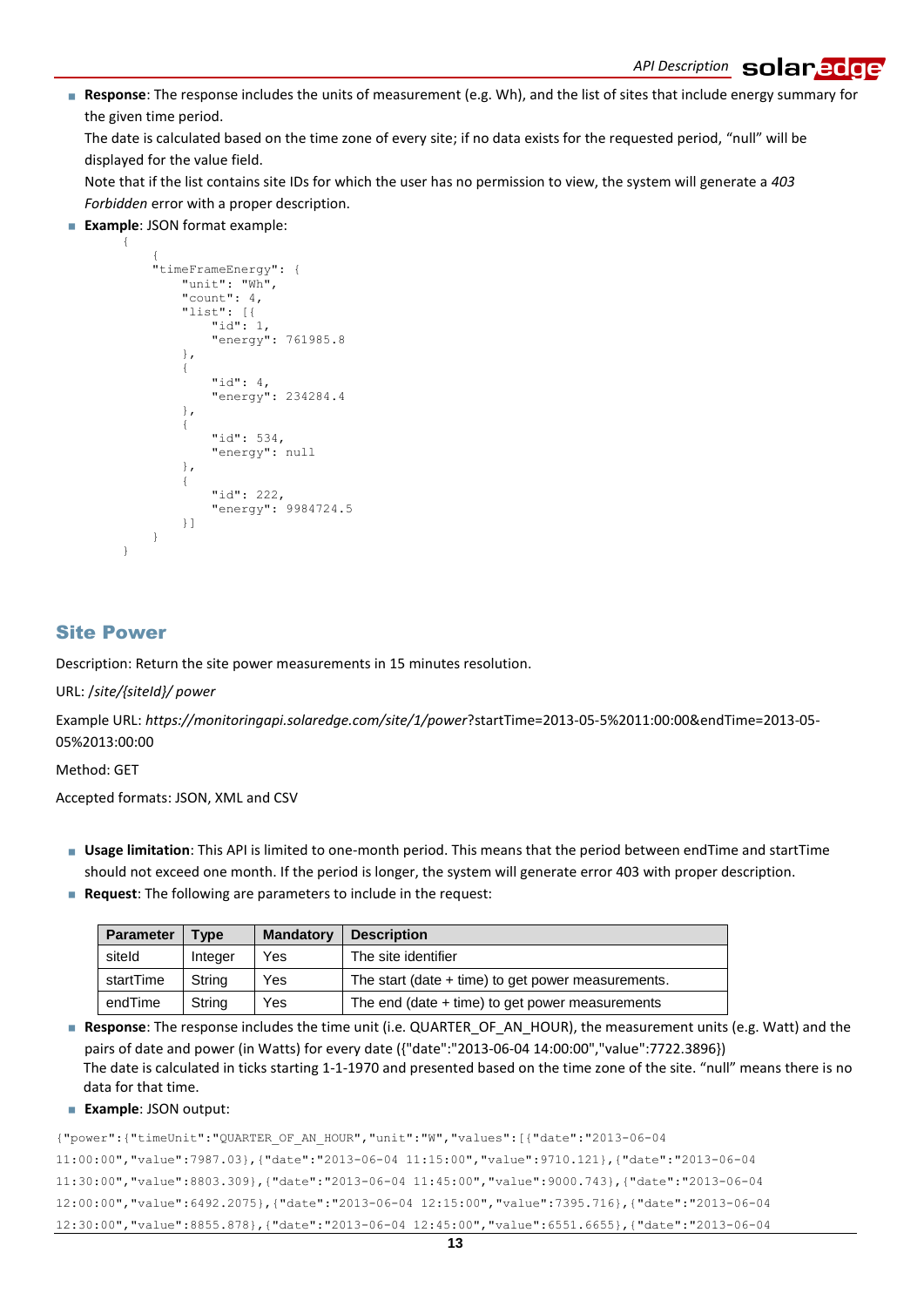```
13:00:00","value":8114.938},{"date":"2013-06-04 13:15:00","value":7466.171},{"date":"2013-06-04 
13:30:00","value":6595.561},{"date":"2013-06-04 13:45:00","value":8824.195},{"date":"2013-06-04 
14:00:00","value":7722.3896}]}}
```
## <span id="page-13-0"></span>Site Power: Bulk version

This section describes the use of that the above API for a bulk call.

URL: */sites/{siteId 1},{siteId 2},…,{siteId n}/power*

Example URL: *https://monitoringapi.solaredge.com/sites/1,4[/po](https://monitoringapi.solaredge.com/site/1/dataPeriod)wer?startTime=2013-06-04 11:00:00&endTime=2013-06-04 14:00:00* 

- **Response:** The response includes the resolution of time measurements (e.g. QUARTER\_OF\_AN\_HOUR), units of measurement (e.g. W), and the list of sites that include date and power in the given resolution. The date is calculated in ticks starting 1-1-1970 and presented based on the time zone of the site. If no data exists for the requested period, "null" will be displayed for the value field. Note that if the list contains site IDs for which the user has no permission to view, the system will generate a *403 Forbidden* error with a proper description.
- **Example: JSON format example:**

{

```
 "power": {
                                 "timeUnit": "QUARTER_OF_AN_HOUR",
                                 "unit": "W",
                                "count": 2,
                                 "list": [{
                                                "id": 1,
                                                 "values": [{
                                                                "date": "2013-06-04 11:00:00",
                                                                "value": 7987.03
                                                 },
 \left\{ \begin{array}{cc} 0 & 0 & 0 \\ 0 & 0 & 0 \\ 0 & 0 & 0 \\ 0 & 0 & 0 \\ 0 & 0 & 0 \\ 0 & 0 & 0 \\ 0 & 0 & 0 \\ 0 & 0 & 0 \\ 0 & 0 & 0 \\ 0 & 0 & 0 \\ 0 & 0 & 0 \\ 0 & 0 & 0 & 0 \\ 0 & 0 & 0 & 0 \\ 0 & 0 & 0 & 0 \\ 0 & 0 & 0 & 0 & 0 \\ 0 & 0 & 0 & 0 & 0 \\ 0 & 0 & 0 & 0 & 0 \\ 0 & 0 & 0 & 0 & 0 \\ 0 & 0 & 0 & 0 & 0 "date": "2013-06-04 11:15:00",
                                                                "value": 9710.121
                                                 },
 \left\{ \begin{array}{cc} 0 & 0 & 0 \\ 0 & 0 & 0 \\ 0 & 0 & 0 \\ 0 & 0 & 0 \\ 0 & 0 & 0 \\ 0 & 0 & 0 \\ 0 & 0 & 0 \\ 0 & 0 & 0 \\ 0 & 0 & 0 \\ 0 & 0 & 0 \\ 0 & 0 & 0 \\ 0 & 0 & 0 & 0 \\ 0 & 0 & 0 & 0 \\ 0 & 0 & 0 & 0 \\ 0 & 0 & 0 & 0 & 0 \\ 0 & 0 & 0 & 0 & 0 \\ 0 & 0 & 0 & 0 & 0 \\ 0 & 0 & 0 & 0 & 0 \\ 0 & 0 & 0 & 0 & 0 "date": "2013-06-04 11:30:00",
                                                                "value": 8803.309
                                                 },
 \left\{ \begin{array}{cc} 0 & 0 & 0 \\ 0 & 0 & 0 \\ 0 & 0 & 0 \\ 0 & 0 & 0 \\ 0 & 0 & 0 \\ 0 & 0 & 0 \\ 0 & 0 & 0 \\ 0 & 0 & 0 \\ 0 & 0 & 0 \\ 0 & 0 & 0 \\ 0 & 0 & 0 \\ 0 & 0 & 0 & 0 \\ 0 & 0 & 0 & 0 \\ 0 & 0 & 0 & 0 \\ 0 & 0 & 0 & 0 & 0 \\ 0 & 0 & 0 & 0 & 0 \\ 0 & 0 & 0 & 0 & 0 \\ 0 & 0 & 0 & 0 & 0 \\ 0 & 0 & 0 & 0 & 0 "date": "2013-06-04 11:45:00",
                                                                "value": 9000.743
  },
 \left\{ \begin{array}{cc} 0 & 0 & 0 \\ 0 & 0 & 0 \\ 0 & 0 & 0 \\ 0 & 0 & 0 \\ 0 & 0 & 0 \\ 0 & 0 & 0 \\ 0 & 0 & 0 \\ 0 & 0 & 0 \\ 0 & 0 & 0 \\ 0 & 0 & 0 \\ 0 & 0 & 0 \\ 0 & 0 & 0 & 0 \\ 0 & 0 & 0 & 0 \\ 0 & 0 & 0 & 0 \\ 0 & 0 & 0 & 0 & 0 \\ 0 & 0 & 0 & 0 & 0 \\ 0 & 0 & 0 & 0 & 0 \\ 0 & 0 & 0 & 0 & 0 \\ 0 & 0 & 0 & 0 & 0 "date": "2013-06-04 12:00:00",
                                                                "value": 6492.207
                                                }]
                                 },
 \{ "id": 4,
                                                 "values": [{
                                                                 "date": "2013-06-04 11:00:00",
                                                                "value": 7987.03
                                                 },
 \left\{ \begin{array}{cc} 0 & 0 & 0 \\ 0 & 0 & 0 \\ 0 & 0 & 0 \\ 0 & 0 & 0 \\ 0 & 0 & 0 \\ 0 & 0 & 0 \\ 0 & 0 & 0 \\ 0 & 0 & 0 \\ 0 & 0 & 0 \\ 0 & 0 & 0 \\ 0 & 0 & 0 \\ 0 & 0 & 0 & 0 \\ 0 & 0 & 0 & 0 \\ 0 & 0 & 0 & 0 \\ 0 & 0 & 0 & 0 & 0 \\ 0 & 0 & 0 & 0 & 0 \\ 0 & 0 & 0 & 0 & 0 \\ 0 & 0 & 0 & 0 & 0 \\ 0 & 0 & 0 & 0 & 0 "date": "2013-06-04 11:15:00",
                                                                "value": 9710.121
                                                 },
 \{ "date": "2013-06-04 11:30:00",
                                                                "value": 8803.309
                                                 },
 \left\{ \begin{array}{cc} 0 & 0 & 0 \\ 0 & 0 & 0 \\ 0 & 0 & 0 \\ 0 & 0 & 0 \\ 0 & 0 & 0 \\ 0 & 0 & 0 \\ 0 & 0 & 0 \\ 0 & 0 & 0 \\ 0 & 0 & 0 \\ 0 & 0 & 0 \\ 0 & 0 & 0 \\ 0 & 0 & 0 & 0 \\ 0 & 0 & 0 & 0 \\ 0 & 0 & 0 & 0 \\ 0 & 0 & 0 & 0 & 0 \\ 0 & 0 & 0 & 0 & 0 \\ 0 & 0 & 0 & 0 & 0 \\ 0 & 0 & 0 & 0 & 0 \\ 0 & 0 & 0 & 0 & 0 "date": "2013-06-04 11:45:00",
                                                                "value": 9000.743
                                                 },
 \left\{ \begin{array}{cc} 0 & 0 & 0 \\ 0 & 0 & 0 \\ 0 & 0 & 0 \\ 0 & 0 & 0 \\ 0 & 0 & 0 \\ 0 & 0 & 0 \\ 0 & 0 & 0 \\ 0 & 0 & 0 \\ 0 & 0 & 0 \\ 0 & 0 & 0 \\ 0 & 0 & 0 \\ 0 & 0 & 0 & 0 \\ 0 & 0 & 0 & 0 \\ 0 & 0 & 0 & 0 \\ 0 & 0 & 0 & 0 & 0 \\ 0 & 0 & 0 & 0 & 0 \\ 0 & 0 & 0 & 0 & 0 \\ 0 & 0 & 0 & 0 & 0 \\ 0 & 0 & 0 & 0 & 0 "date": "2013-06-04 12:00:00",
                                                                "value": 6492.2075
                                                }]
                                }]
               }
}
```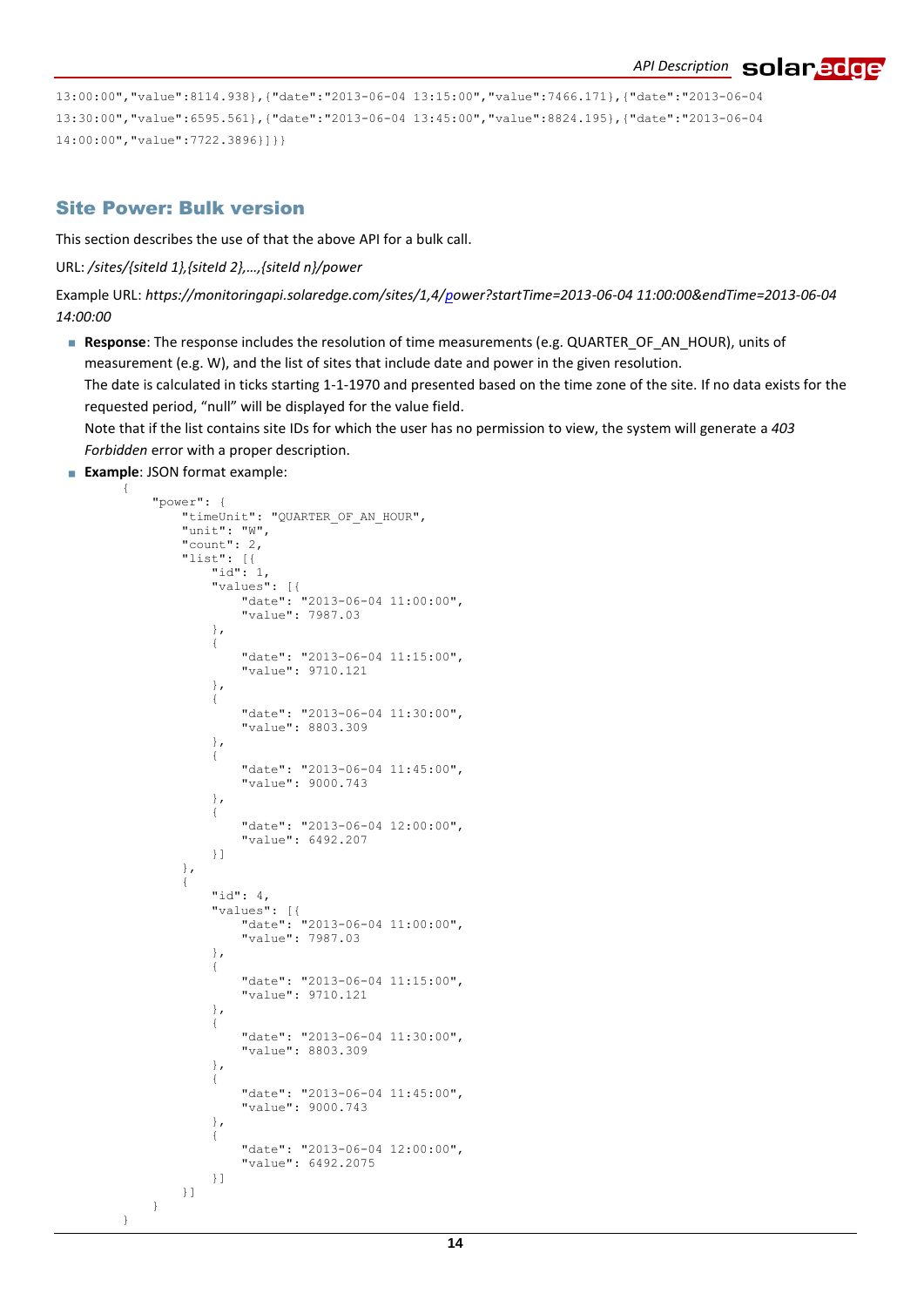#### <span id="page-14-0"></span>Site Overview

Description: Display the site overview data.

URL: /*site/{siteId}/ overview*

Example URL: *https://monitoringapi.solaredge.com/ site/{siteId}/overview*

Method: GET

Accepted formats: JSON and XML

**Request**: The following parameter is included in the request:

| <b>Parameter</b> | <b>Type</b> | <b>Mandatory</b> | <b>Description</b>  |
|------------------|-------------|------------------|---------------------|
| siteld           | Integer     | Yes              | The site identifier |

**Response**: The response includes the site current power, daily energy, monthly energy, yearly energy and life time energy.

**Example**: JSON output:

{"overview":{"lastUpdateTime":"2013-10-01

02:37:47","lifeTimeData":{"energy":761985.75,"revenue":946.13104},"lastYearData":{"energy":761985.8,"revenue":0.0},"lastM onthData":{"energy":492736.7,"revenue":0.0},"lastDayData":{"energy":0.0,"revenue":0.0},"currentPower":{"power":0.0}}}

# <span id="page-14-1"></span>Site Overview: Bulk Version

This section describes the use of that the above API for a bulk call.

URL: */sites/{siteId 1},{siteId 2},…,{siteId n}/overview*

Example URL: *<https://monitoringapi.solaredge.com/sites/1,4/overview>*

- **Response**: The response includes the last update time, current power, and daily, monthly, yearly and life time energy and revenue measurements for each of the sites in the list Note that if the list contains site IDs for which the user has no permission to view, the system will generate a *403 Forbidden* error with a proper description.
- **Example: JSON format example:**

{

```
"overview": {
    "count":2,"list": [{
        "id": 1,
        "lastUpdateTime": "2013-10-01 02:37:47",
        "lifeTimeData": {
            "energy": 761985.75,
            "revenue": 946.13104
        },
        "lastYearData": {
            "energy": 761985.8,
            "revenue": 0.0
        },
        "lastMonthData": {
            "energy": 492736.7,
            "revenue": 0.0
        },
        "lastDayData": {
            "energy": 0.0,
            "revenue": 0.0
        },
        "currentPower": {
            "power": 0.0
        }
    },
    {
        "id": 4,
        "lastUpdateTime": "2013-10-01 02:37:47",
        "lifeTimeData": {
            "energy": 761985.75,
            "revenue": 946.13104
        },
```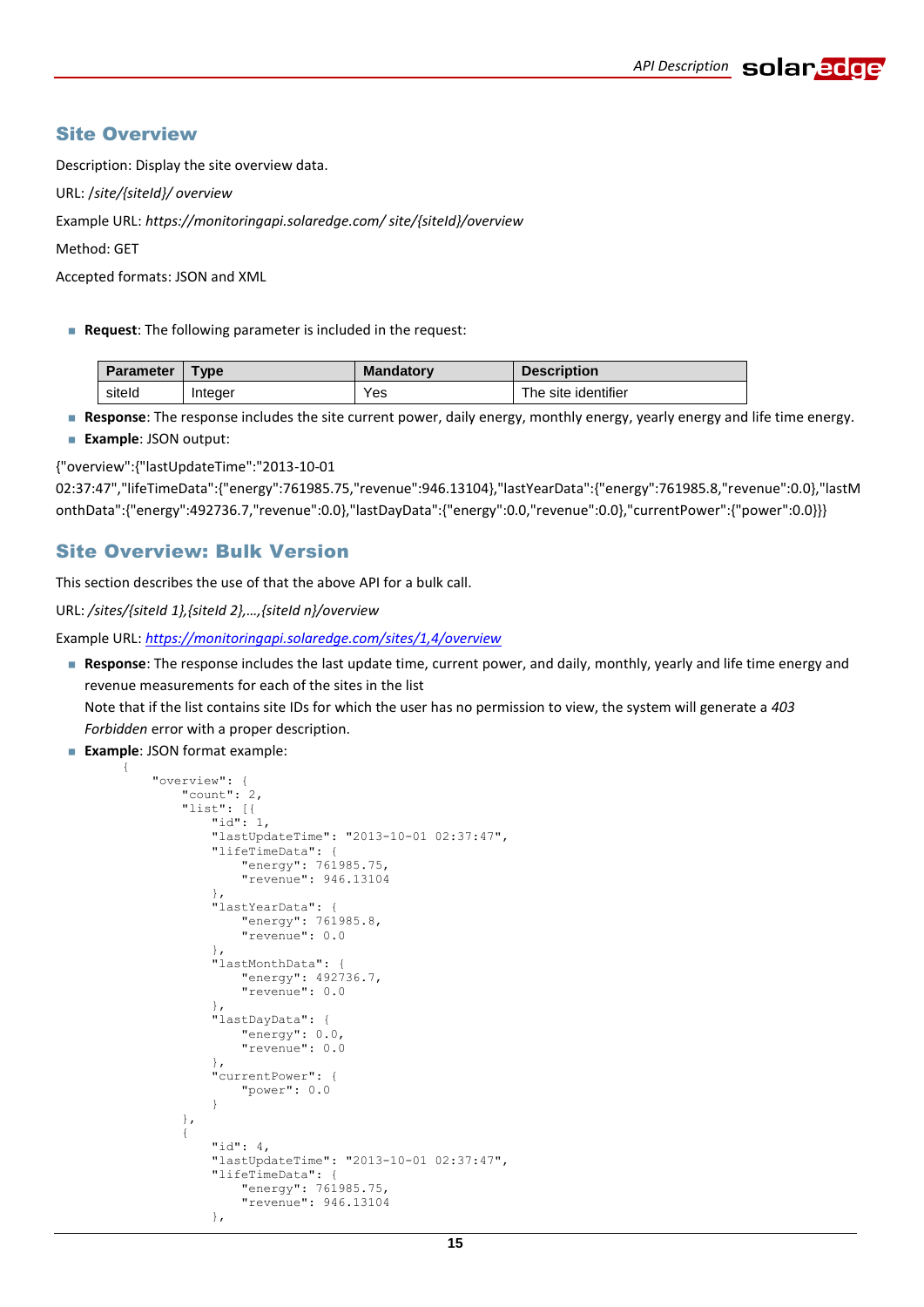```
"lastYearData": {
                "energy": 761985.8,
                "revenue": 0.0
            },
            "lastMonthData": {
                "energy": 492736.7,
                "revenue": 0.0
            },
            "lastDayData": {
                "energy": 0.0,
                "revenue": 0.0
            },
            "currentPower": {
                "power": 0.0
            }
       }]
   }
}
```
#### <span id="page-15-0"></span>Site Power - Detailed

Detailed site power measurements from meters such as consumption, export (feed-in), import (purchase), etc.

Note: Calculated meter readings (also referred to as "virtual meters"), such as self-consumption, are calculated using the data measured by the meter and the inverters.

Base URL: */site/{siteId}/powerDetails*

Method: GET

Accepted response formats: JSON (default)**,** XML

- **Usage limitation**: This API is limited to one-month period. This means that the period between endTime and startTime should not exceed one month. If the period is longer, the system will generate error 403 with proper description.
- **Parameters**

| <b>Parameter</b> | <b>Type</b> | <b>Mandatory</b> | <b>Description</b>                                                                                                                                                                                                                                                                                                                                                                                                                    |
|------------------|-------------|------------------|---------------------------------------------------------------------------------------------------------------------------------------------------------------------------------------------------------------------------------------------------------------------------------------------------------------------------------------------------------------------------------------------------------------------------------------|
| siteld           | number      | Yes              | The site identifier                                                                                                                                                                                                                                                                                                                                                                                                                   |
| startTime        | String      | Yes              | The power measured start time in yyyy-MM-DD hh:mm:ss format                                                                                                                                                                                                                                                                                                                                                                           |
| endTime          | String      | Yes              | The power measured end time in yyyy-MM-DD hh:mm:ss format                                                                                                                                                                                                                                                                                                                                                                             |
| meters           | String      | No.              | Select specific meters only. If this value is omitted, all meter readings are<br>returned.<br>Value shall include entries from the following list separated by comma:<br>Production-AC production power meter / inverter production AC power<br>(fallback)<br>Consumption - Consumption meter<br>SelfConsumption - virtual self-consumption (calculated)<br>FeedIn - Export to GRID meter<br>Purchased - Import power from GRID meter |

#### **Example URL**:

[https://monitoringapi.solaredge.com/site/1/powerDetails?meters=PRODUCTION,CONSUMPTION&startTime=2015-11-](https://monitoringapi.solaredge.com/site/1/powerDetails?meters=PRODUCTION,CONSUMPTION&startTime=2015-11-21%2011:00:00&endTime=2015-11-22%2013:00:00) [21%2011:00:00&endTime=2015-11-22%2013:00:00](https://monitoringapi.solaredge.com/site/1/powerDetails?meters=PRODUCTION,CONSUMPTION&startTime=2015-11-21%2011:00:00&endTime=2015-11-22%2013:00:00)

**Response**: The response provides 15 minute resolution data series for each of the requested meters.

The response includes the following:

**powerDetails** - Root element

- **•** timeUnit The time unit of the data (i.e. QUARTER\_OF\_AN\_HOUR)
- **unit -** Power measurement units (e.g. Watt)
- **meters** List of meters. For each meter:
- **type -** The meter type (Production/Consumption/SelfConsumption/FeedIn (export)/Purchased (import))
- **values** Pairs of date and power for every date ({"date":"2013-06-04 14:00:00" , "value":7722.3896}) For dates in which no data exists the value will be committed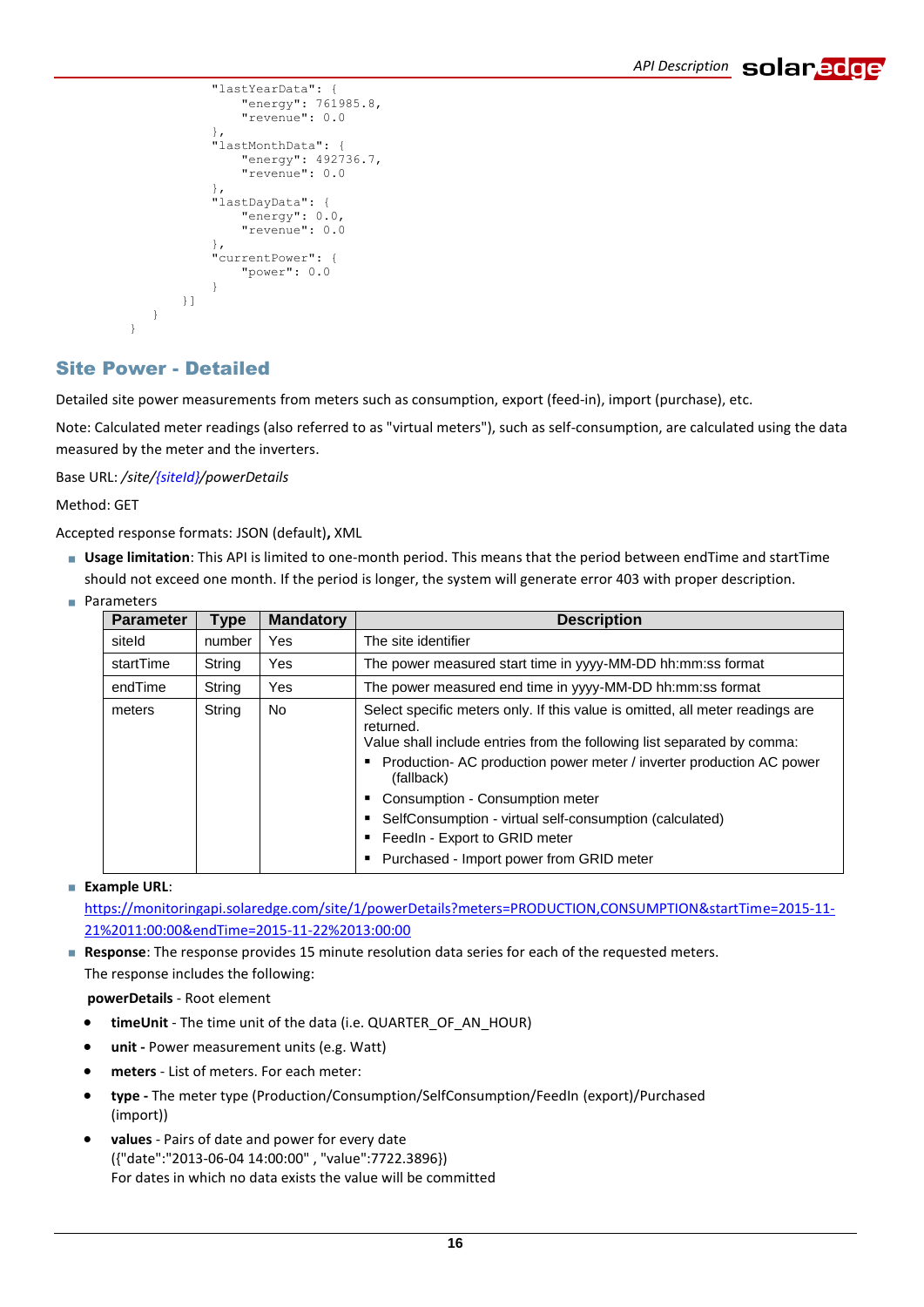```
■ Sample response: A sample response for a call such as:
  https://monitoringapi.solaredge.com/site/1/powerDetails?startTime=2015-11-21%2011:00:00&endTime=2015-11-
  21%2011:30:00
  {
      "powerDetails": {
           "timeUnit": "QUARTER_OF_AN_HOUR",
           "unit": "W",
           "meters": [
               {
                   "type": "Consumption",
                   "values": [
                        {
                            "date": "2015-11-21 11:00:00",
                            "value": 619.8288
                        },
                        {
                            "date": "2015-11-21 11:15:00",
                            "value": 474.87576
                        },
                        {
                            "date": "2015-11-21 11:30:00",
                            "value": 404.7733
                        }
                   ]
               },
               {
                   "type": "Purchased",
                   "values": [
                       \left| \cdot \right|"date": "2015-11-21 11:00:00",
                            "value": 619.8288
                        },
                        {
                            "date": "2015-11-21 11:15:00",
                            "value": 474.87576
                        },
                        {
                            "date": "2015-11-21 11:30:00",
                            "value": 404.7733
                        }
                   ]
               },
               {
                   "type": "Production",
                   "values": [
                       {
                            "date": "2015-11-21 11:00:00",
                            "value": 0
                        },
                        {
                            "date": "2015-11-21 11:15:00",
                            "value": 0
                        },
                        {
                            "date": "2015-11-21 11:30:00",
                            "value": 0
                        }
                   ]
               },
               {
                   "type": "SelfConsumption",
                   "values": [
                       {
                            "date": "2015-11-21 11:00:00",
                            "value": 0
                        },
                        {
                            "date": "2015-11-21 11:15:00",
                            "value": 0
                        },
                        {
                            "date": "2015-11-21 11:30:00",
                            "value": 0
                        }
                   ]
               },
               {
                   "type": "FeedIn",
```
"values": [  $\left\{ \begin{array}{c} \end{array} \right\}$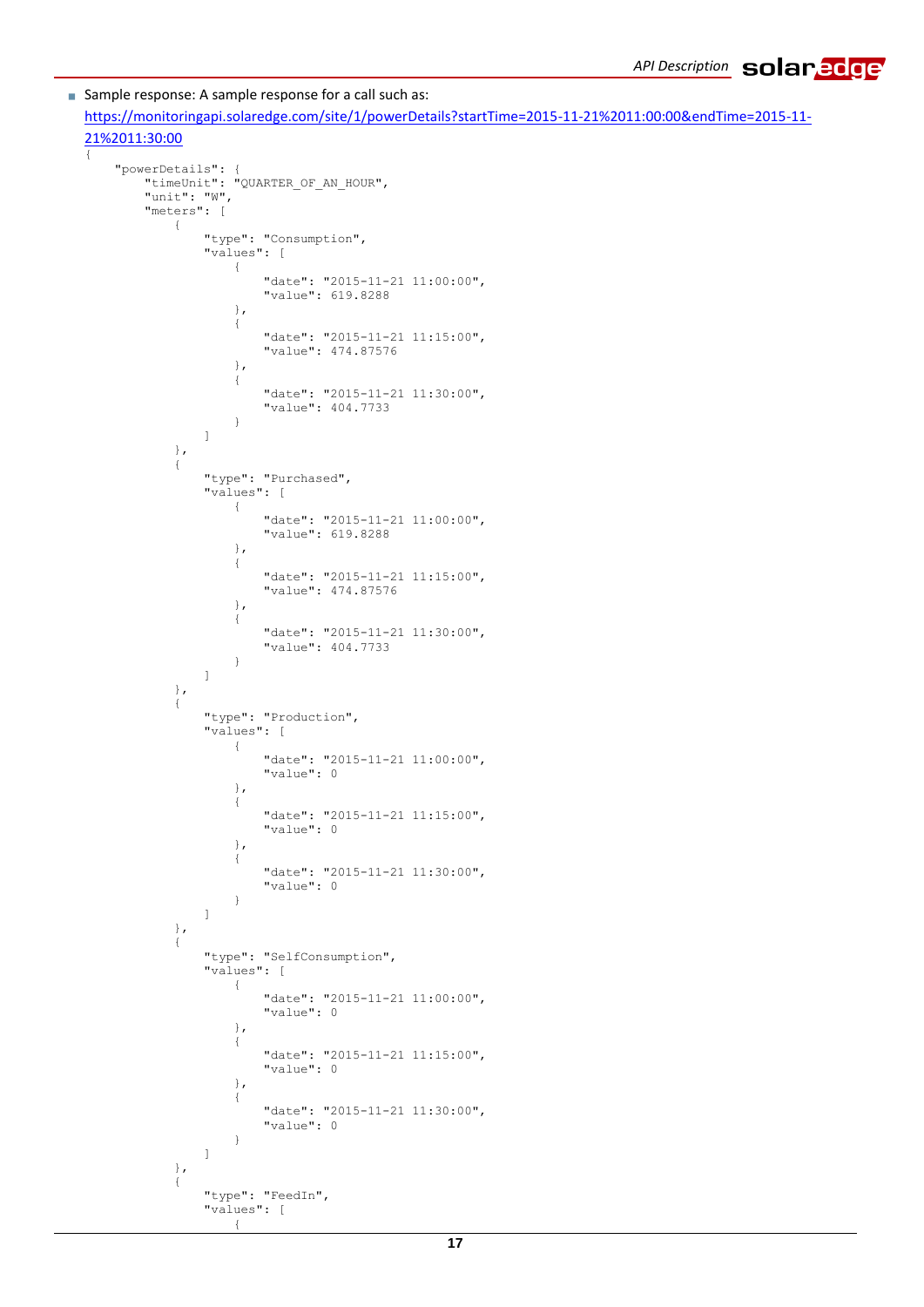```
"date": "2015-11-21 11:00:00",
                         "value": 0
                     },
                     {
                         "date": "2015-11-21 11:15:00",
                         "value": 0
                     },
                     {
                         "date": "2015-11-21 11:30:00",
                         "value": 0
                     }
                ]
           }
       ]
    }
}
```
#### <span id="page-17-0"></span>Site Energy - Detailed

Detailed site energy measurements from meters such as consumption, export (feed-in), import (purchase), etc.

Note: Calculated meter readings (also referred to as "virtual meters"), such as self-consumption, are calculated using the data measured by the meter and the inverters.

Base URL: */site/{siteId}/energyDetails*

Method: GET

Accepted response formats: JSON (default)**,** XML

- **Usage limitation**: This API is limited to:
	- A year when using daily resolution (timeUnit=DAY)
	- A month when using hourly resolution of higher (timeUnit=QUARTER\_OF\_AN\_HOUR or timeUnit=HOUR)
	- Lower resolutions (weekly, monthly, yearly) have no period limitation

In case the requested resolution is not allowed for the requested period, error 403 with proper description will be returned.

| <b>Parameter</b> | Type   | <b>Mandatory</b> | <b>Description</b>                                                                                                                                                 |  |
|------------------|--------|------------------|--------------------------------------------------------------------------------------------------------------------------------------------------------------------|--|
| siteld           | number | <b>Yes</b>       | The site identifier                                                                                                                                                |  |
| startTime        | String | <b>Yes</b>       | The energy measured start time in yyyy-MM-DD hh:mm:ss format                                                                                                       |  |
| endTime          | String | Yes              | The energy measured end time in yyyy-MM-DD hh:mm:ss format                                                                                                         |  |
| timeUnit         | String | <b>No</b>        | Aggregation granularity.<br>Default: DAY                                                                                                                           |  |
|                  |        |                  | Allowed values are:                                                                                                                                                |  |
|                  |        |                  | QUARTER_OF_AN_HOUR<br>٠                                                                                                                                            |  |
|                  |        |                  | <b>HOUR</b><br>٠                                                                                                                                                   |  |
|                  |        |                  | <b>DAY</b><br>٠                                                                                                                                                    |  |
|                  |        |                  | <b>WEEK</b><br>п                                                                                                                                                   |  |
|                  |        |                  | <b>MONTH</b><br>٠                                                                                                                                                  |  |
|                  |        |                  | <b>YEAR</b><br>٠                                                                                                                                                   |  |
| meters           | String | No               | Select specific meters only. If this value is omitted, all meter readings are returned.<br>Value shall include entries from the following list separated by comma: |  |
|                  |        |                  | Production - Production energy meter<br>٠                                                                                                                          |  |
|                  |        |                  | Consumption - Consumption meter<br>٠                                                                                                                               |  |
|                  |        |                  | SelfConsumption - Virtual self-consumption (calculated)<br>٠                                                                                                       |  |
|                  |        |                  | FeedIn - Export energy to GRID meter<br>п                                                                                                                          |  |
|                  |        |                  | Purchased - Import energy from GRID meter<br>٠                                                                                                                     |  |

Parameters:

**Example URL**:

*[https://monitoringapi.solaredge.com/site/1/energyDetails?meters=PRODUCTION,CONSUMPTION&](https://monitoringapi.solaredge.com/site/1/power)timeUnit=DAY&startTim e=2013-05-15%2011:00:00&endTime=2013-05-25%2013:00:00*

**Response:** The response includes the following:

**energyDetails** - root element

**timeUnit -** the requested time unit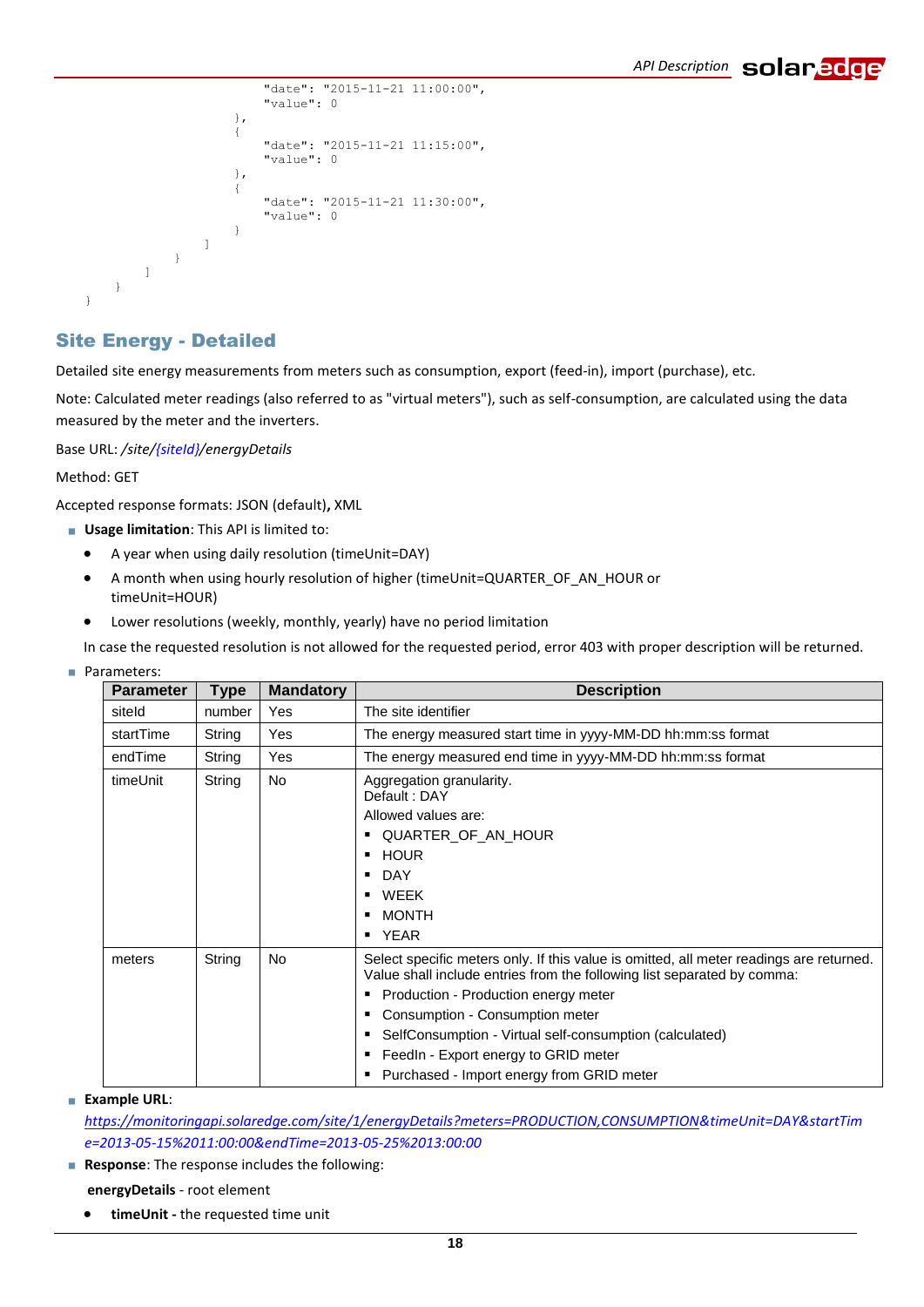- **unit -** The measurement units (e.g. Wh)
- **meters** List of meters. For each meter:
- **type -** The meter type (Production/Consumption/SelfConsumption/FeedIn (export)/Purchased (import))
- **values** Pairs of date and power for every date ({"date":"2013-06-04 14:00:00" , "value":7722.3896}).

For dates in which no data exists the value will be committed (see sample)

**Sample response:** A sample response for a call such as:

[https://monitoringapi.solaredge.com/site/1/energyDetails?meters=PRODUCTION,CONSUMPTION&timeUnit=WEEK&startTi](https://monitoringapi.solaredge.com/site/1/energyDetails?meters=PRODUCTION,CONSUMPTION&timeUnit=WEEK&startTime=2015-10-21%2011:00:00&endTime=2015-11-21%2011:30:00) [me=2015-10-21%2011:00:00&endTime=2015-11-21%2011:30:00](https://monitoringapi.solaredge.com/site/1/energyDetails?meters=PRODUCTION,CONSUMPTION&timeUnit=WEEK&startTime=2015-10-21%2011:00:00&endTime=2015-11-21%2011:30:00)

```
{
   "energyDetails": {
      "timeUnit": "WEEK",
      "unit": "Wh",
      "meters": [
\{ "type": "Production",
           "values": [
{<br>}
                  "date": "2015-10-19 00:00:00"
 },
              {
                  "date": "2015-10-26 00:00:00"
 },
              {
                  "date": "2015-11-02 00:00:00"
 },
              {
                  "date": "2015-11-09 00:00:00"
 },
              {
                  "date": "2015-11-16 00:00:00",
                  "value": 2953
 }
 ]
         },
\{ "type": "Consumption",
           "values": [
{
                  "date": "2015-10-19 00:00:00"
 },
              {
                  "date": "2015-10-26 00:00:00"
 },
              {
                  "date": "2015-11-02 00:00:00"
 },
              {
                  "date": "2015-11-09 00:00:00"
 },
              {
                  "date": "2015-11-16 00:00:00",
                  "value": 29885
 }
 ]
         }
      ]
   }
}
```
#### <span id="page-18-0"></span>Site Power Flow

Retrieves the current power flow between all elements of the site including PV array, storage (battery), loads (consumption) and grid.

Note: Applies when export , import and consumption can be measured.

Base URL: */site/{siteId}/currentPowerFlow*

Method: GET

Accepted response formats: JSON (default)**,** XML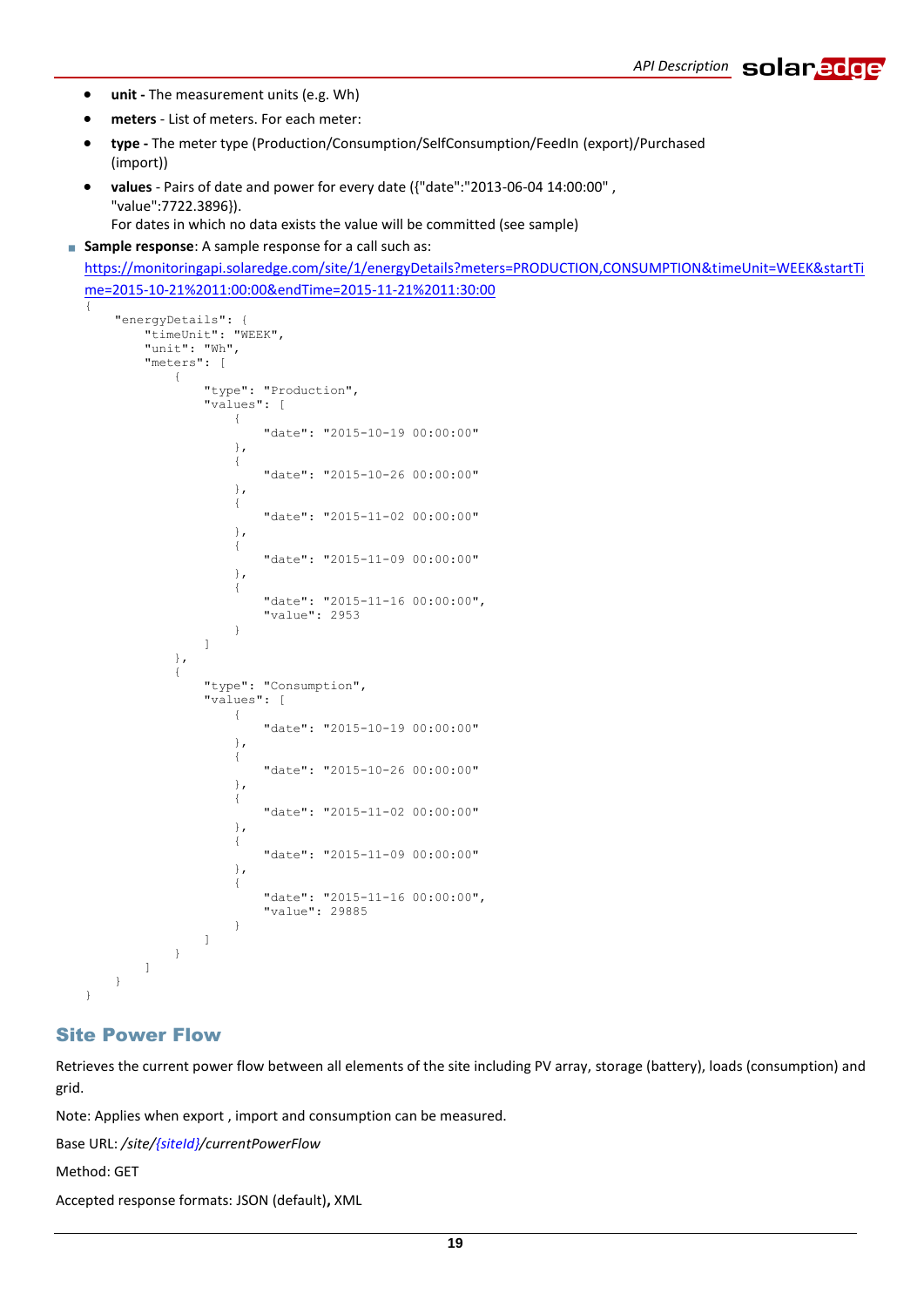#### Parameters:

| <b>Parameter</b> | Type         | <b>Mandatory</b> | <b>Description</b>  |
|------------------|--------------|------------------|---------------------|
| siteld           | number   Yes |                  | The site identifier |

- **Example URL**: *[https://monitoringapi.solaredge.com/site/1/currentPowerFlow](https://monitoringapi.solaredge.com/site/1/power)*
- **Response**: The response returns power flow for each of the elements in the system and their state. In case the site does not support this information, the response should be an empty object.

Otherwise, the response includes the following:

- siteCurrentPowerFlow Root element
- **unit -** The measurement units (e.g. Watt)
- **connections** A table including all the relationships between the elements, and the power flow directions (producing element and consuming element)
- **from** element The element providing power
- **to** element The element consuming power
- A list of elements Element per entity type in the specific site
- **GRID** always included in response
- **LOAD** always included in response
- **PV** included if the site has a PV array (measurement of PV produced power)
- **STORAGE** included if the site has storage installed and enabled
- Parameters for each element:
	- For all included elements, the following parameters are provided:
		- o **status** The current status of the element (**Active / Idle** / **Disabled**)
	- o **currentPower** The current power of the element. All numbers are positive; power direction is determined by the "connections" section above:
		- For **STORAGE** Check the "connection" section for the direction. From storage to load = discharge. From PV to storage or from load to storage = charge.
		- **FORID** Check the "connection" section for the direction. From grid to load = import (purchase), from load to grid = export (feed-in).
	- For Storage, the following additional properties are included:
		- o **chargeLevel** The accumulated state of energy (% of charge) for all batteries
		- o **critical** If the accumulated storage charge level drops below a configurable level (currently 10%), this flag is returned
		- o **timeLeft** In Backup mode (**GRID** is **Disabled**), this property is returned to specify the time left before the storage energy runs out (estimated according to current load level).

#### ■ Sample response:

```
{
    "siteCurrentPowerFlow": {
         "unit": "W",
        "connections": [
            {
                 "from": "GRID",
                "to": "Load"
            }
        ],
        "GRID": {
            "status": "Active",
            "currentPower": 3435.77978515625
        },
        "LOAD": {
            "status": "Active",
```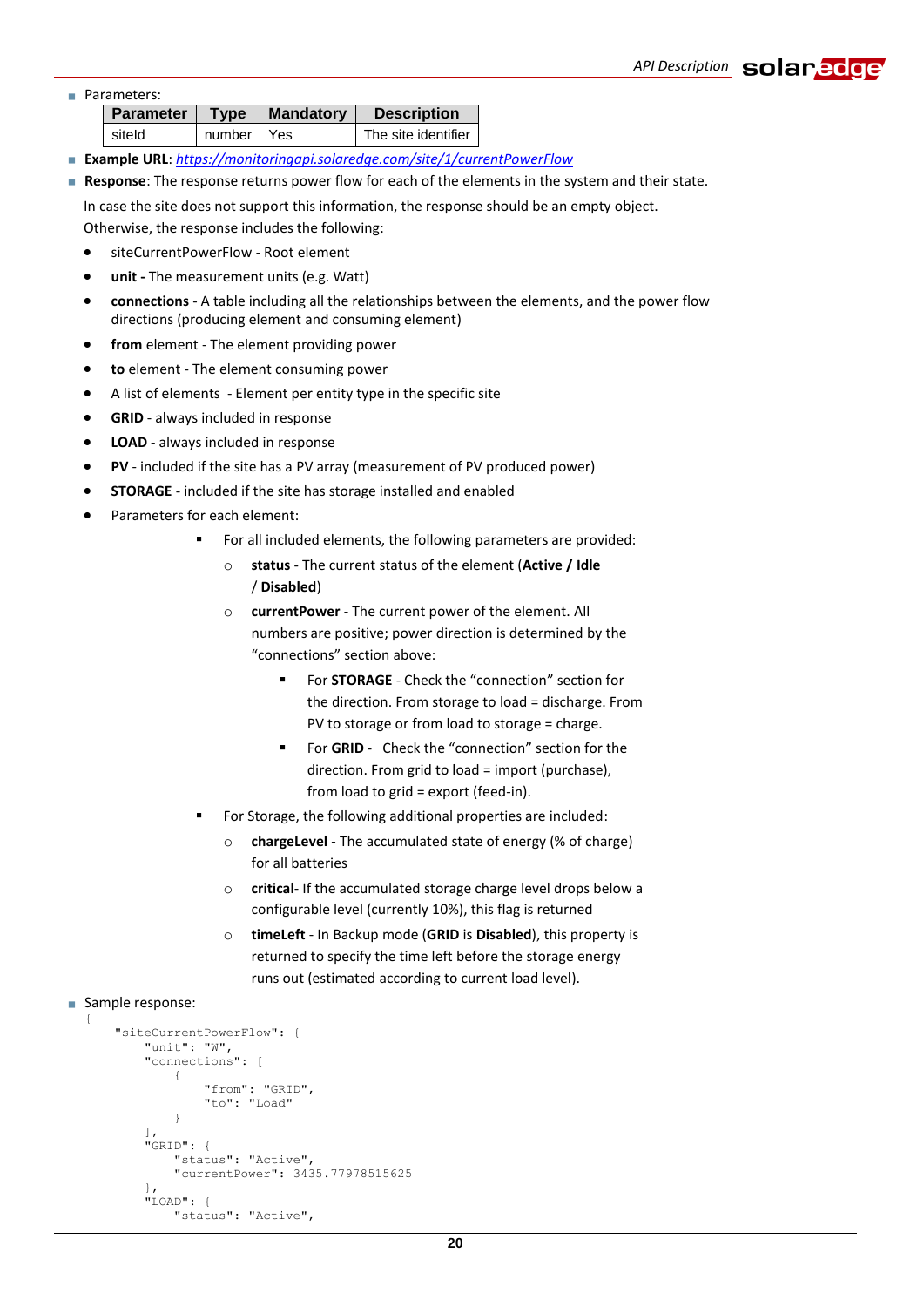```
"currentPower": 3435.77978515625
        },
        "PV": {
            "status": "Idle",
            "currentPower": 0
        },
        "STORAGE": {
            "status": "Idle",
            "currentPower": 0,
             "chargeLevel": 27,
            "critical": false
        }
    }
}
```
# <span id="page-20-0"></span>Storage Information

Description: Get detailed storage information from batteries: the state of energy, power and lifetime energy.

Note: Applicable to systems with batteries.

Base URL: */site/{siteId}/storageData*

#### Method: GET

Accepted response formats: **JSON** (default)**,** XML

- **Usage limitation**: This API is limited to one-week period.
- Specifying a period that is longer than 7 days will generate error 403 with proper description.
- **Parameters:**

| <b>Parameter</b> | Type                                  | <b>Mandatory</b> | <b>Description</b>                                                                                                                                       |
|------------------|---------------------------------------|------------------|----------------------------------------------------------------------------------------------------------------------------------------------------------|
| siteld           | number                                | Yes              | The site identifier                                                                                                                                      |
| startTime        | String                                | Yes              | Storage power measured start time in yyyy-MM-DD hh:mm:ss format                                                                                          |
| endTime          | String                                | Yes              | Storage power measured end time in yyyy-MM-DD hh:mm:ss format                                                                                            |
| serials          | Comma<br>separated list of<br>Strings | No.              | Return data only for specific battery serial numbers; the list is comma<br>separated.<br>If omitted, the response includes all the batteries in the site |

- **Sample URL**: *[https://monitoringapi.solaredge.com/site/1/storageData?serials=1111,2222&startTime=2015-05-](https://monitoringapi.solaredge.com/site/1/storageData?snList=1111,2222&startTime=2015-05-22%2011:00:00&endTime=2015-05-25%2013:00:00) [22%2011:00:00&endTime=2015-05-25%2013:00:00](https://monitoringapi.solaredge.com/site/1/storageData?snList=1111,2222&startTime=2015-05-22%2011:00:00&endTime=2015-05-25%2013:00:00)*
- **Response:** The response includes the following:
	- **storageData** Root element
	- **batteryCount** -Number of batteries includes in the response
	- **batteries** A list of battery objects, each containing the following:
		- **serialNumber** String The battery serial number
		- **nameplate** number The nameplate (nominal) capacity of the battery
		- **telemetryCount** number The number of telemetries for this battery in the response
		- **telemetries** A list of storage data telemetries. each entry contains:
			- o **timeStamp** String Telemetry timestamp in the format of **YYY-MM-DD HH:MM:SS**
			- o **power** number Positive power indicates the battery is charging, negative is discharging.
			- o **batteryState** number can be one of the following: 0 (Invalid), 1 (Standby), 2 (Thermal Mgmt.), 3 (Enabled), 4 (Fault)
			- o **lifeTimeEnergyCharged** number The lifetime energy charged into the battery in Wh.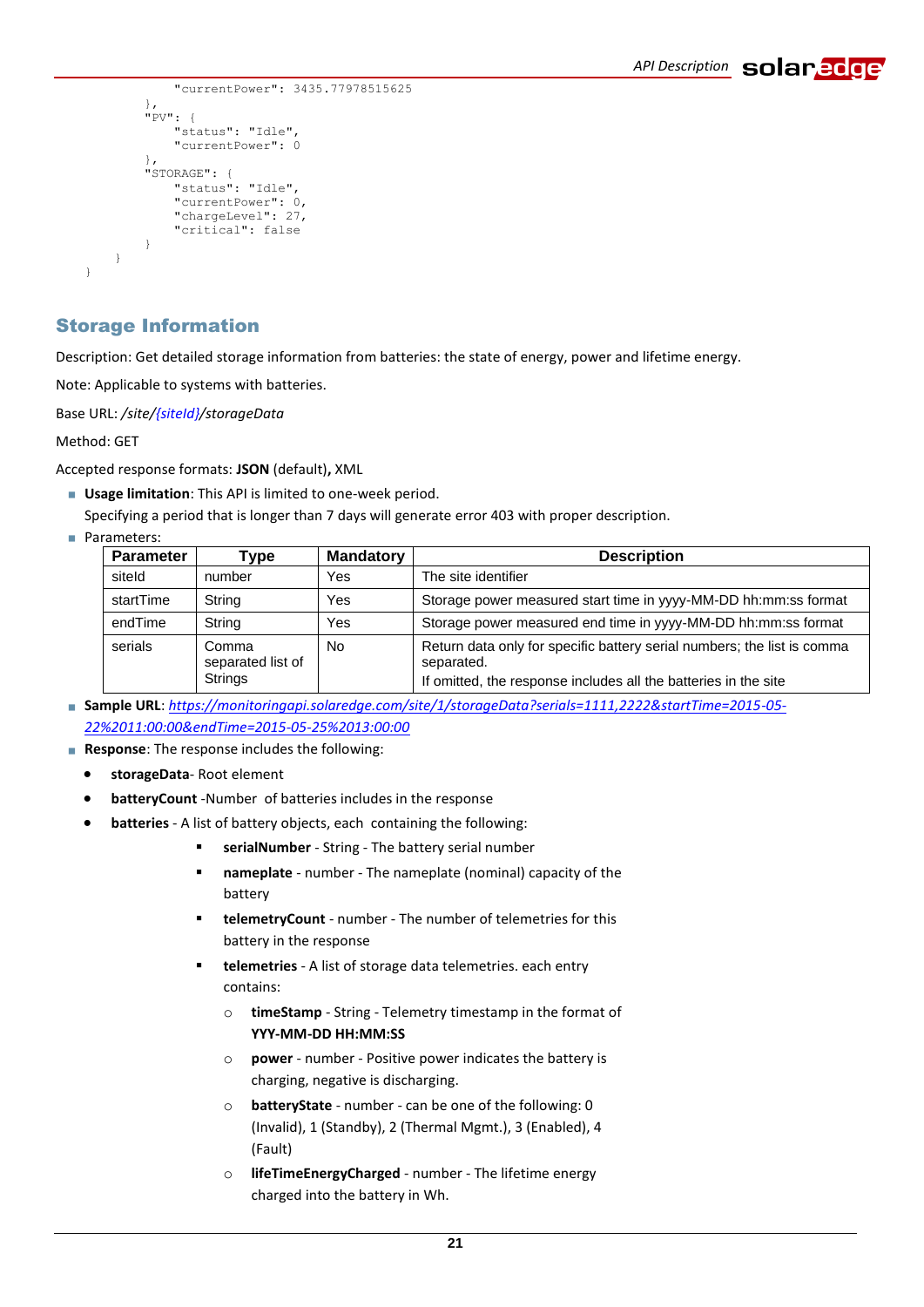```
Sample response: A sample response for a call such as:
   https://monitoringapi.solaredge.com/site/1/storageData.json?startTime=2015-10-13 07:40:00&endTime=2015-10-13 
   11:40:00
{
    "storageData": {
        "batteryCount": 1,
        "batteries": [
            {
                "nameplate": 1,
                "serialNumber": "BFA",
                "telemetryCount": 9,
                "telemetries": [
                     {
                         "timeStamp": "2015-10-13 08:00:00",
                         "power": 12,
                         "batteryState": 3,
                         "lifeTimeEnergyCharged": 6
                     },
                     {
                         "timeStamp": "2015-10-13 08:05:00",
                         "power": 12,
                         "batteryState": 3,
                         "lifeTimeEnergyCharged": 6
                     },
                     {
                         "timeStamp": "2015-10-13 08:10:00",
                         "power": 12,
                         "batteryState": 3,
                         "lifeTimeEnergyCharged": 6
                     },
                     {
                         "timeStamp": "2015-10-13 08:15:00",
                         "power": 12,
                         "batteryState": 3,
                         "lifeTimeEnergyCharged": 6
                     },
                     {
                         "timeStamp": "2015-10-13 08:20:00",
                         "power": 12,
                         "batteryState": 3,
                         "lifeTimeEnergyCharged": 6
```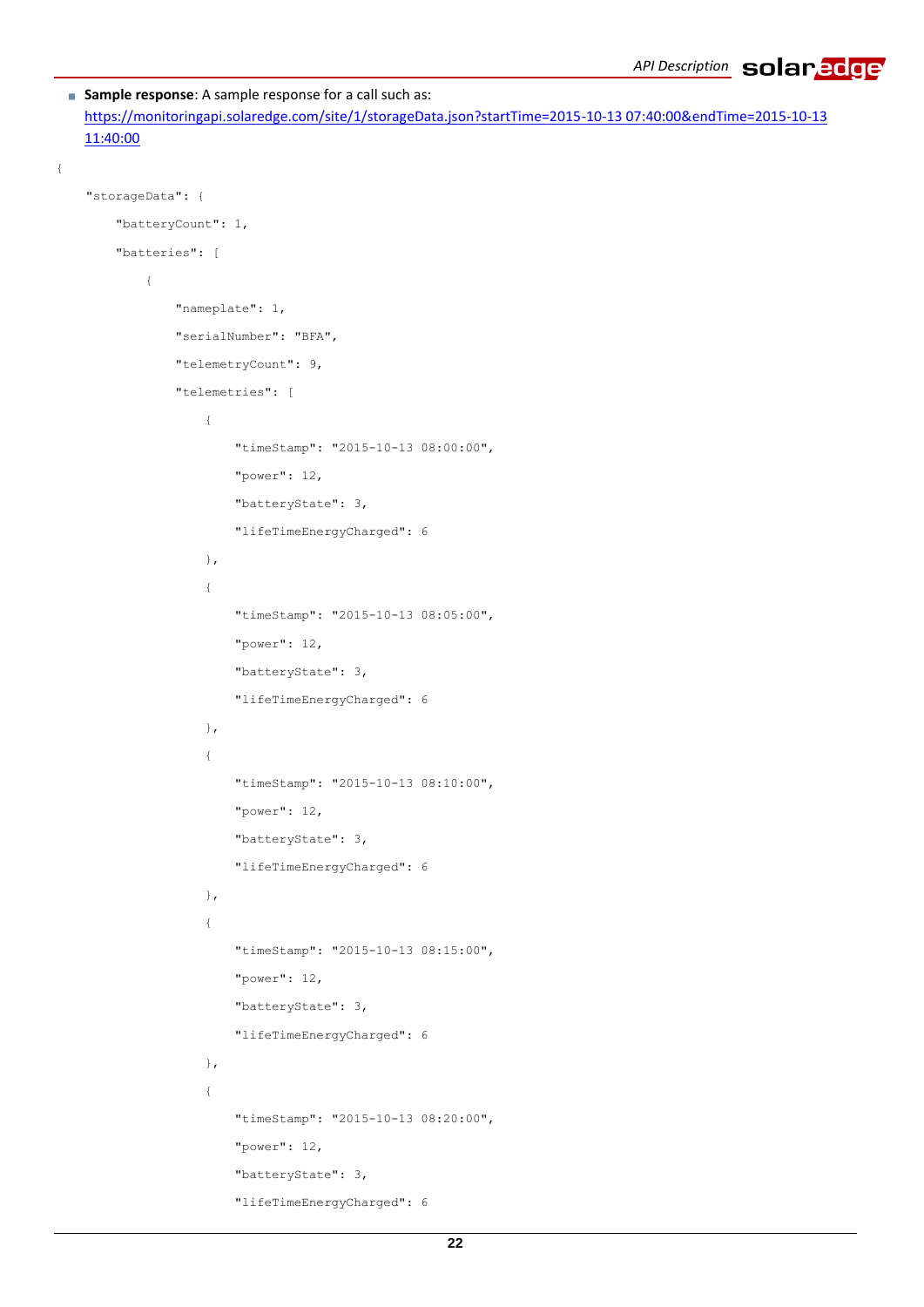```
},
                 {
                     "timeStamp": "2015-10-13 08:25:00",
                     "power": 12,
                     "batteryState": 3,
                     "lifeTimeEnergyCharged": 6
                },
                 {
                     "timeStamp": "2015-10-13 08:30:00",
                     "power": 12,
                     "batteryState": 3,
                     "lifeTimeEnergyCharged": 6
                 },
                 {
                     "timeStamp": "2015-10-13 08:35:00",
                     "power": 12,
                     "batteryState": 3,
                     "lifeTimeEnergyCharged": 6
                 },
                 {
                     "timeStamp": "2015-10-13 08:40:00",
                     "power": 12,
                     "batteryState": 3,
                     "lifeTimeEnergyCharged": 6
                }
            ]
        }
   ]
}
```
## Site Image

<span id="page-22-0"></span>}

Description: Display the site image as uploaded by the user.

URL: /*site/{siteId}/siteImage/{name}*

Example URL: *https://monitoringapi.solaredge.com/site/1/siteImage/myname.jpg?hash=123456789*

Method: GET

**Performance**: The image element returns with a hash element, which is consistent as long as the image is not changed. When executing the Site Image API while using the hash element, the server matches the image hash and the hash sent in the URL. If a match is found, the API returns an HTTP 304 code. In case the image hash that appears in the URL is different than the one stored in the server, the image will be downloaded.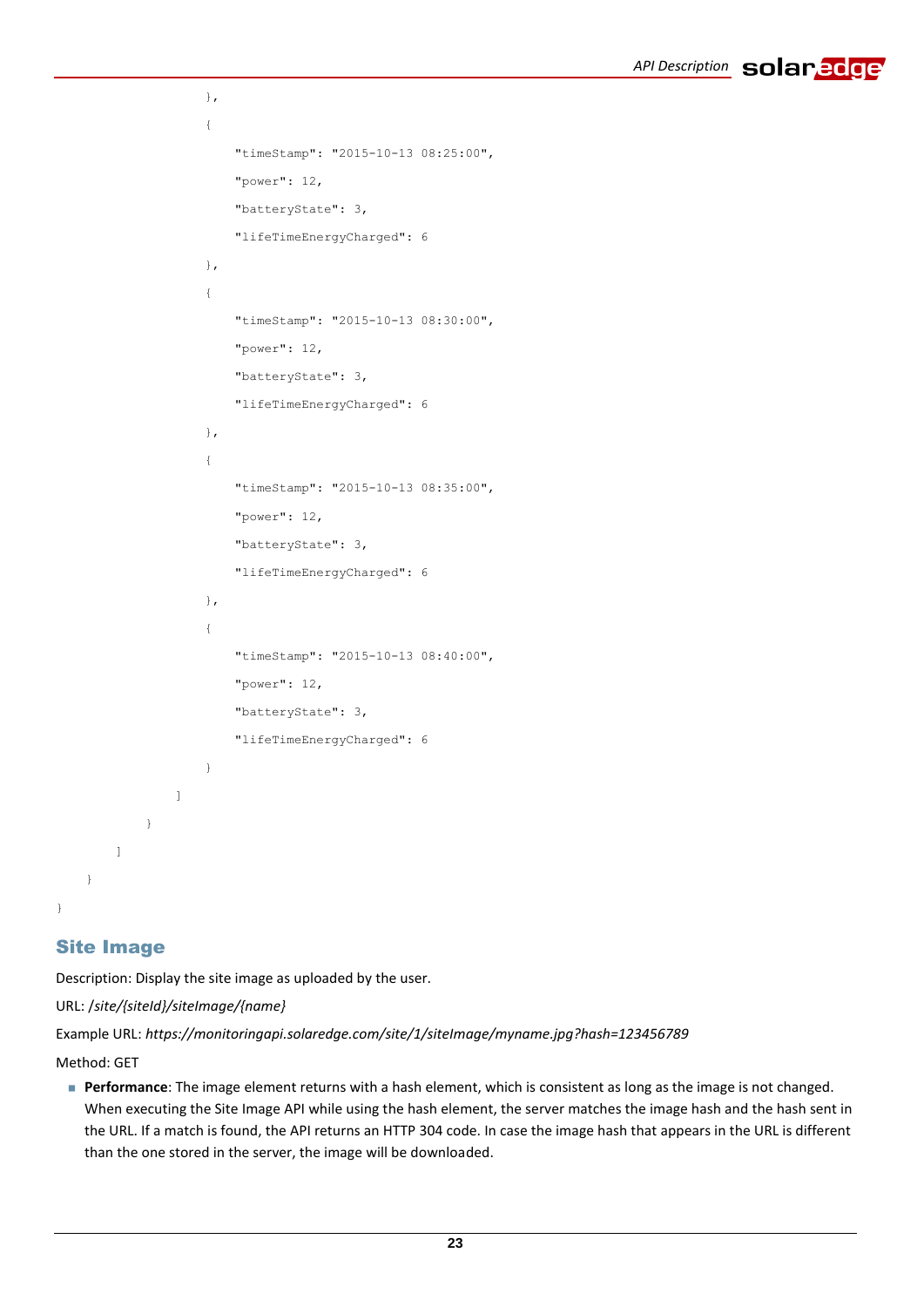When using the maxWidth and MaxHeight parameters, the hash element will be ignored.

- **Image sizes**: By default, the API returns the same image that was uploaded to the monitoring portal. If an image in a different scale is required, the API supports it via the maxWidth and maxHeight parameters. The system will scale the image while keeping the aspect ratio of the original image, so the returned image will be smaller.
- **Request**: The following are parameters to include in the request:

| <b>Parameter</b> | Type    | <b>Mandatory</b> | <b>Description</b>                                                                                                    |
|------------------|---------|------------------|-----------------------------------------------------------------------------------------------------------------------|
| siteld           | Integer | Yes              | The site identifier                                                                                                   |
| name             | String  | No               | It is recommended to enter the site image name so<br>the user can save the new image based on the<br>name in the URL. |
| maxWidth         | Integer | No               | The maximum width to scale this image                                                                                 |
| maxHeight        | Integer | No               | The maximum height to scale this image                                                                                |
| hash             | Integer | No               | The image hash                                                                                                        |

- **Response**: The response includes one of the following:
	- The requested image
	- Error 404 not found, if the site has no image
	- Error 304 unmodified, if a hash attribute was specified

#### <span id="page-23-0"></span>Installer Logo Image

Description: Return the site installer logo image as uploaded by the user. If such an image does not exist, the account installer logo is returned.

URL: /*site/{siteId}/installerImage/{name}*

Example URL: *https://monitoringapi.solaredge.com/site/1/installerImage/myname.jpg?hash=123456789*

Method: GET

**Request**: The following are parameters to include in the request:

| <b>Parameter</b> | <b>Type</b> | <b>Mandatory</b> | <b>Description</b>                                                                                                    |
|------------------|-------------|------------------|-----------------------------------------------------------------------------------------------------------------------|
| siteld           | Integer     | Yes              | The site identifier                                                                                                   |
| name             | String      | No               | It is recommended to enter the site image name so<br>the user can save the new image based on the<br>name in the URL. |

**Response:** The response includes the requested image.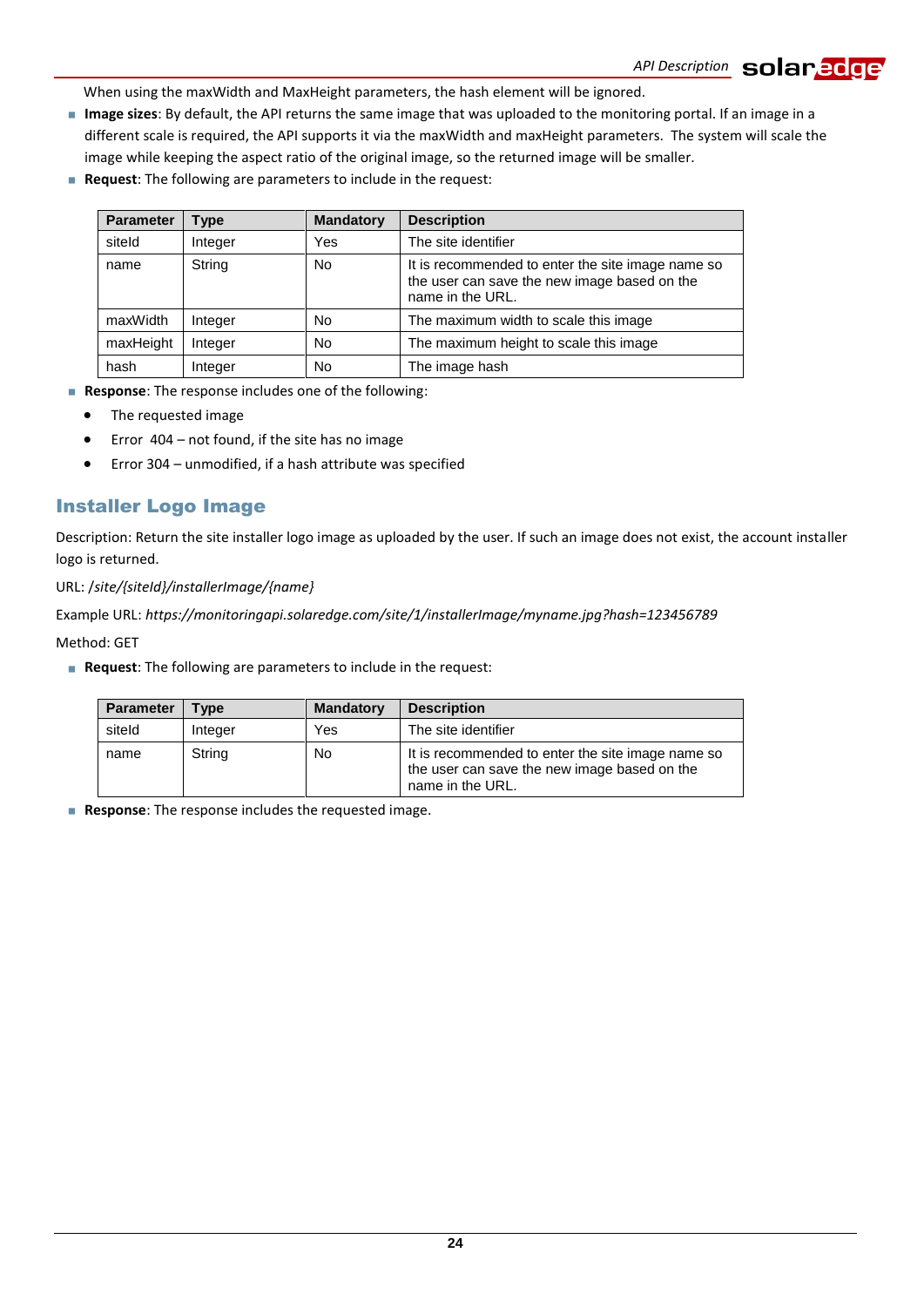#### <span id="page-24-0"></span>Site Equipment API

#### <span id="page-24-1"></span>Components List

Description: Return a list of inverters/SMIs in the specific site.

#### URL: */equipment/{siteId}/list*

Example URL (with all options): *https://monitoringapi.solaredge.com/equipment/2/list*

Method: GET

Accepted formats: JSON, XML and CSV

**Request:** The following parameter is included in the request:

| <b>Parameter</b> | $T$ vpe | <b>Mandatory</b> | <b>Description</b>  |
|------------------|---------|------------------|---------------------|
| siteld           | Inteaer | Yes              | The site identifier |

**Response**: The response includes a list of inverters/SMIs with their name, model, manufacturer and serial number..

- name the inverter/SMI name
- manufacturer the equipment manufacturer e.g. SolarEdge
- model the inverter/SMI model e.g. SE16K
- serialNumber the equipment short serial number
- **Example**: JSON output:

```
{"list":[{"name":"Inverter 1","manufacturer":"SolarEdge","model":"SE16K","serialNumber":"12345678-00 
"},{"name":"Inverter 1","manufacturer":"SolarEdge","model":"SE16K","serialNumber":"12345678-
00"},{"name":"Inverter 1","manufacturer":"SolarEdge","model":"SE16K","serialNumber":"12345678-
00"},{"name":"Inverter 1","manufacturer":"SolarEdge","model":"SE16K","serialNumber":"12345678-65"}]}
```
#### <span id="page-24-2"></span>Inventory

Description: Return the inventory of SolarEdge equipment in the site, including: inverters/SMIs, batteries, meters, gateways and sensors.

URL: */site/{siteId}/Inventory*

Example URL (with all options): *https://monitoringapi.solaredge.com/site/2/Inventory*

Method: GET

Accepted formats: JSON, XML

**Request**: The following parameter is included in the request:

| <b>Parameter</b> | vpe     | <b>Mandatory</b> | <b>Description</b>  |
|------------------|---------|------------------|---------------------|
| siteld           | Integer | Yes              | The site identifier |

- **Response**: The response includes a list equipment installed on site:
	- Inverters SolarEdge inverters
		- name the inverter name e.g. Inverter 1
		- manufacturer manufacturer name (SolarEdge)
		- model name e.g. SE16K
		- CPU Firmware version e.g. 2.52.311
		- **DSP 1 Firmware version**
		- DSP 2 Firmware version
		- communicationMethod the communication interface used to connect to server. E.g. Ethernet.
		- serialNumber the equipment serial number e.g. 7F123456-00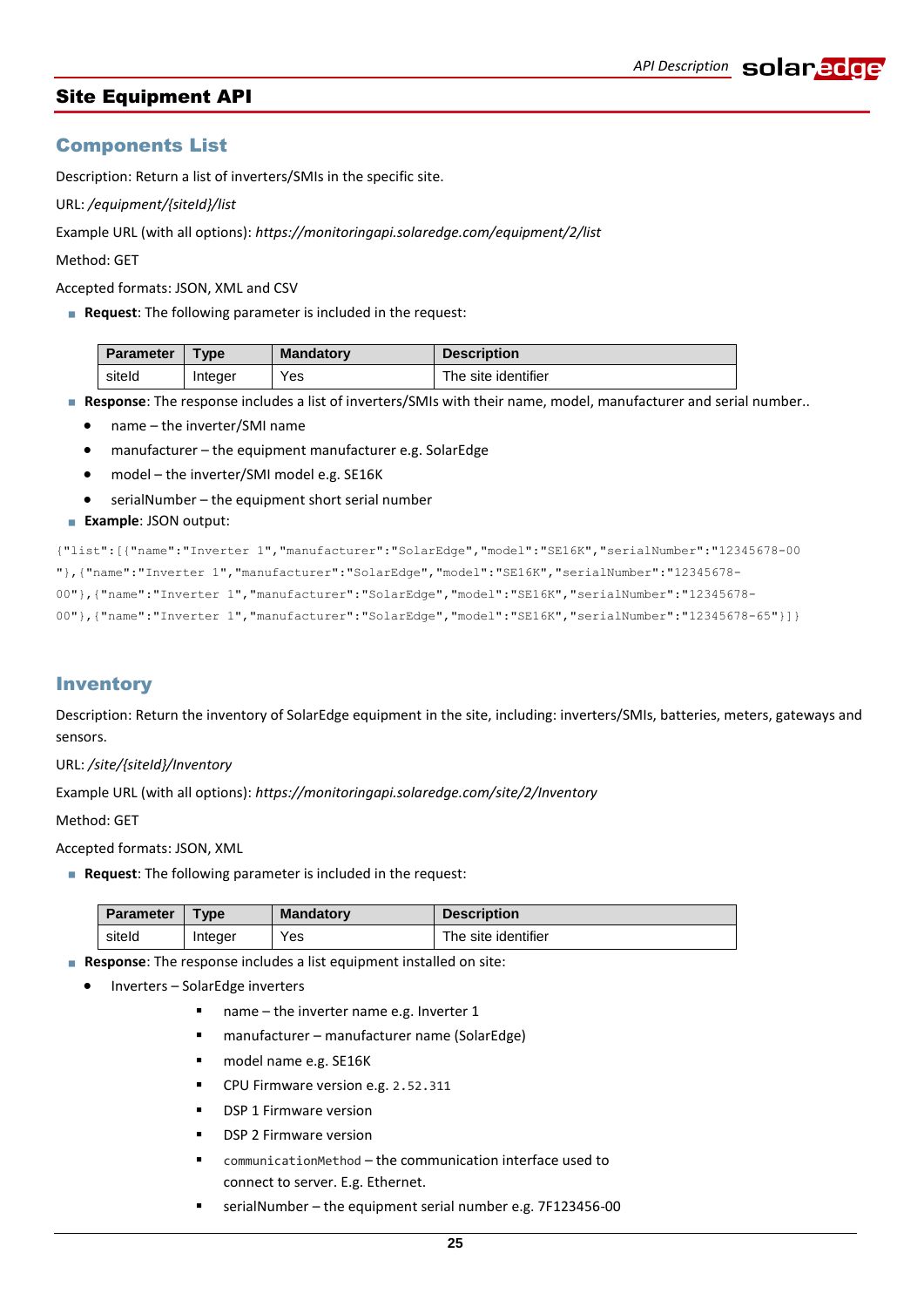- connectedOptimizers number of optimizers connected to the inverter
- thirdPartyInverters 3<sup>rd</sup> party inverters
	- name the inverter name, e.g.: Inverter 1
	- manufacturer manufacturer name
	- model name
	- SN serial number
- smiList List of SMI devices
	- o name the inverter name e.g. Inverter 1
		- manufacturer manufacturer name (SolarEdge)
		- model name e.g. SE16K
		- Firmware version e.g. 2.52.311
		- communicationMethod the communication interface used to connect to server. e.g.: Ethernet.
		- serialNumber the equipment serial number e.g.: 7F123456-00
		- connectedOptimizers number of optimizers connected to the inverter
- Meters
- name the inverter name e.g. "Feed In Meter"
- Manufacturer e.g. "WattNode"
- Model meter model number
- SN serial number (if applicable)
- Type meter type, e.g. "Production"
- FirmwareVersion (if applicable)
- ConnectedTo Name of SolarEdge device the meter is connected to
- connectedSolaredgeDeviceSN serial number of the inverter / gateway the meter is connected to
- form physical for a HW meter or virtual if calculated by arithmetic between other meters
- Sensors Irradiance / wind / temperature sensors
	- connectedSolaredgeDeviceSN the S/N of the device it is connected to e.g. 12345678-00
	- Id e.g. "SensorDirectIrradiance"
	- connectedTo name of the device it is connected to e.g. "Gateway 1"
	- Categoty e.g. IRRADIANCE
	- Type e.g. "Plane of array irradiance"
- Gateways:
- name the inverter name e.g. Inverter 1
- serialNumber the equipment serial number e.g. 7F123456-00
- **Firmware version**
- **Batteries**
- Name
- Serial Number
- Manufacturer the battery manufacturer name
- Model the battery model name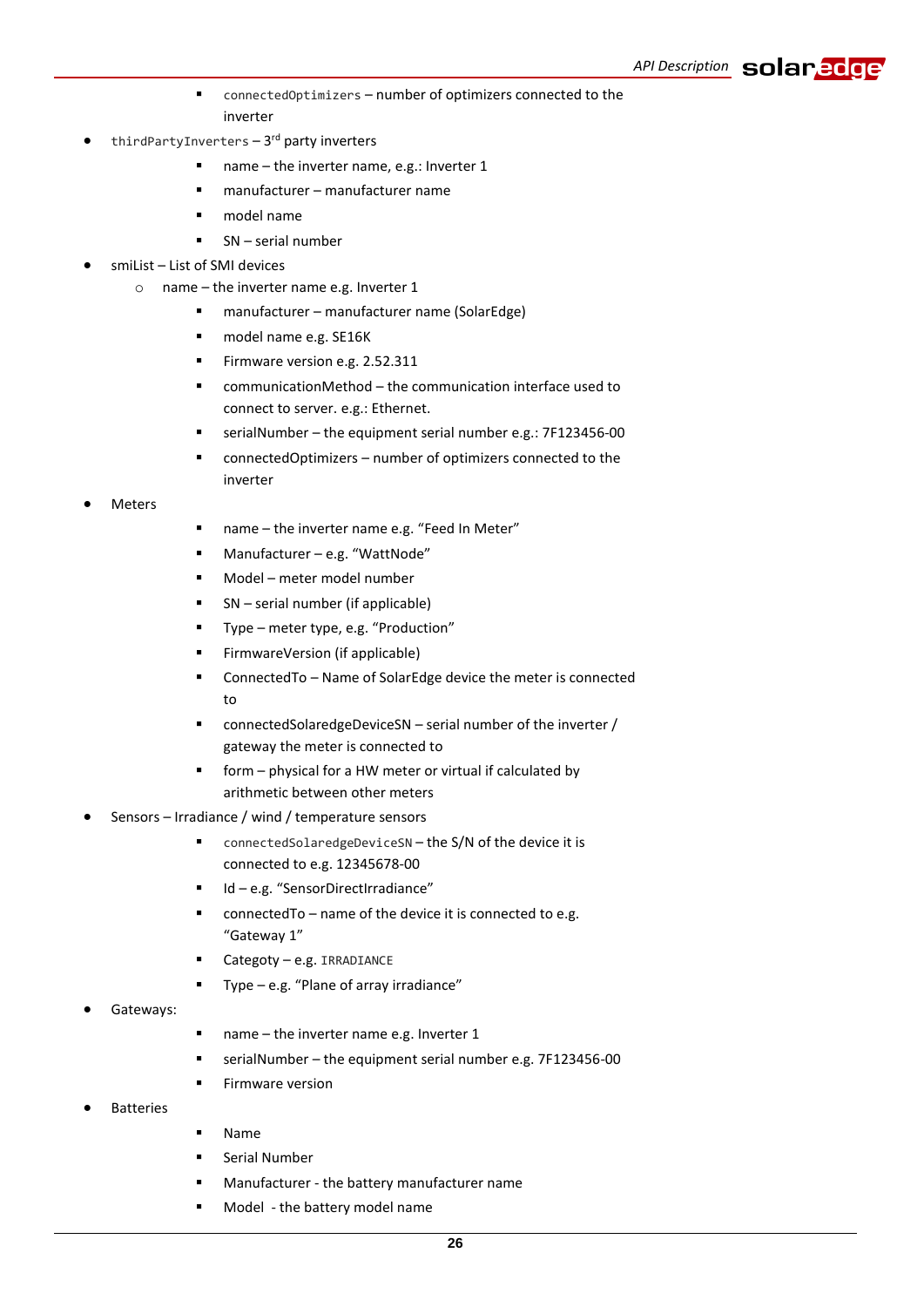- Nameplate capacity the nameplate capacity of the battery as provided by the manufacturer
- Firmware version
- ConnectedTo Name of SolarEdge device the battery is connected to
- connectedSolaredgeDeviceSN serial number of the inverter / gateway the battery is connected to

#### **Example**: JSON output:

```
{"Inventory":{
```
"meters":[

{"name":"Production Meter","manufacturer":"WattNode","model":"WNC-3Y-480-MB ","firmwareVersion":"0013","connectedSolaredgeDeviceSN":"12345678- 00","type":"Production","form":"physical"}],

"sensors":[

{"connectedSolaredgeDeviceSN":"12345678-00","id":"SensorDirectIrradiance","connectedTo":"Gateway 1","category":"IRRADIANCE","type":"Direct irradiance"},

```
{"connectedSolaredgeDeviceSN":"12345678-
```
00","id":"SensorPlaneOfArrayIrradiance","connectedTo":"Gateway 1","category":"IRRADIANCE","type":"Plane of array irradiance"},],

"gateways":[

```
{"name":"Gateway 1","firmwareVersion":"2.956.0","SN":"12345678-00"}],
```
"batteries":[

{"name":"Battery

```
1.1","manufacturer":"NAME","model":"10KWh","firmwareVersion":"2.0","connectedInverterSn":"12345678-
01","nameplateCapacity":6400.0,"SN":"T123456789"}],
```

```
"inverters":[
```
{"name":"Inverter

```
1","manufacturer":"SolarEdge","model":"SE20K","firmwareVersion":"2.19.233","SN":"12345678-
```
01","connectedOptimizers":76},

```
{"name":"Inverter
```

```
2","manufacturer":"SolarEdge","model":"SE20K","firmwareVersion":"2.19.233","SN":"12345678-
```

```
02", "connectedOptimizers":76}}]
```
 $\left| \right|$ 

}

# <span id="page-26-0"></span>Inverter Technical Data

Description: Return specific inverter data for a given timeframe.

URL: */equipment/{siteId} /{serialNumber}/data*

Example URL (with all options): *https://monitoringapi.solaredge.com/equipment/2 /12345678-90/data* ?startTime=2013-05- 5%2011:00:00&endTime=2013-05-05%2013:00:00

Method: GET

Accepted formats: JSON, XML and CSV

 **Usage limitation**: This API is limited to one-week period. This means that the period between endTime and startTime should not exceed one week). If the period is longer, the system will generate error 403 with proper description.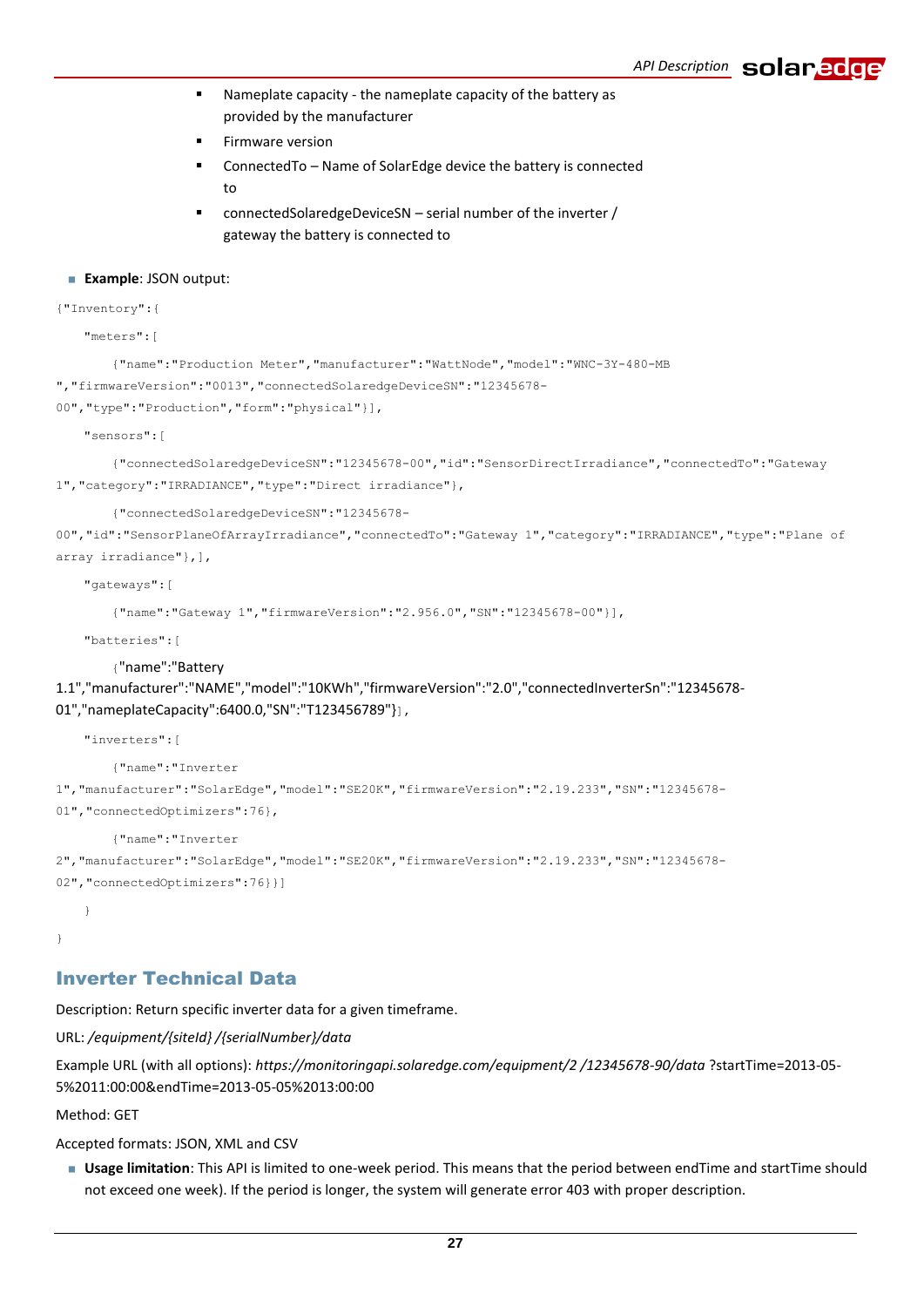**Request**: The following are parameters to include in the request:

| <b>Parameter</b> | Type    | <b>Mandatory</b> | <b>Description</b>                             |
|------------------|---------|------------------|------------------------------------------------|
| siteld           | Integer | Yes              | The site identifier                            |
| serialNumber     | String  | Yes              | The inverter short serial number               |
| startTime        | String  | Yes              | The start (date $+$ time) to get inverter data |
| endTime          | String  | Yes              | The end (date $+$ time) to get inverter data   |

 **Response**: The response includes technical parameters as for the inverter's performance (e.g., voltage, current, active power etc.), inverter type (1ph or 3ph), and software version. If an attribute is not supported based on the inverter version or type it will be omitted from the response.

| <b>Original name</b>      | <b>Comment</b>                                          | Data divided per phase |
|---------------------------|---------------------------------------------------------|------------------------|
| timestamp                 |                                                         | no                     |
| Ac current                |                                                         | yes                    |
| Ac voltage                |                                                         | yes                    |
| AC frequency              |                                                         | yes                    |
| QRef                      |                                                         | yes                    |
| CosPhi                    |                                                         | yes                    |
| <b>Total Active Power</b> |                                                         | no                     |
| apparentPower             | Supported starting communication<br>board version 2.474 | yes                    |
| activePower               | Supported starting communication<br>board version 2.474 | yes                    |
| reactivePower             | Supported starting communication<br>board version 2.474 | yes                    |
| Dc voltage                |                                                         | no                     |
| groundFaultResistance     |                                                         | no                     |
| powerLimit %              |                                                         | no                     |
| Lifetime energy           | Supported starting communication<br>board version 2.474 | no                     |
| vL1ToN                    |                                                         | 1ph only               |
| vL2ToN                    |                                                         | 1ph only               |
| vL1To2                    |                                                         | 3ph only               |
| vL2To3                    |                                                         | 3ph only               |
| vL3To1                    |                                                         | 3ph only               |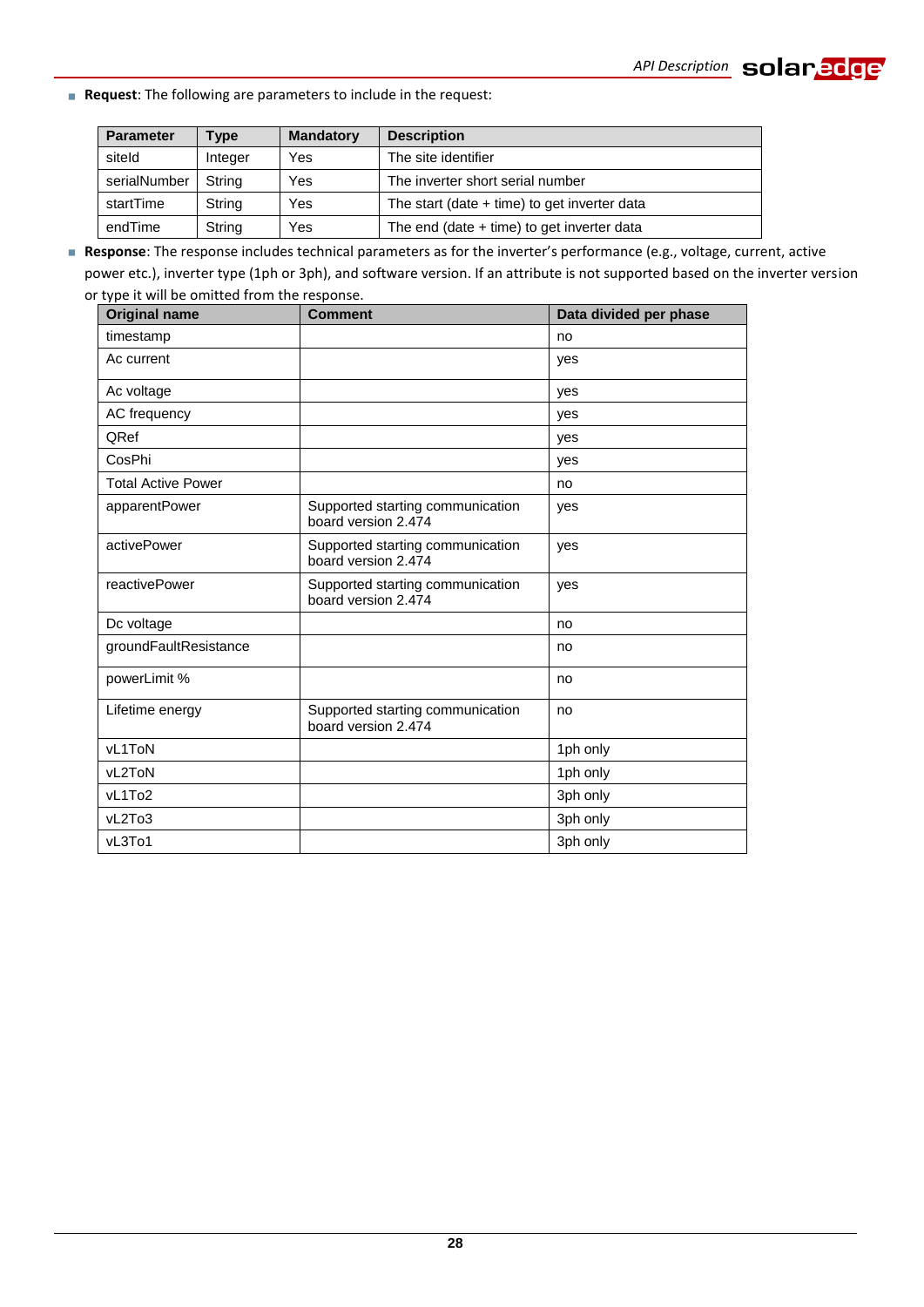#### **Example:**

{"data":{"count":9,"telemetries":[{"date":"2013-06-04 11:00:00","totalActivePower":null,"dcVoltage":46.9757,"L1Data":{"acCurrent":22.653,"acVoltage":11.6201,"acFre quency":41.3468}},{"date":"2013-06-04 11:05:00","totalActivePower":null,"dcVoltage":238.514,"L1Data":{"acCurrent":9.76655,"acVoltage":19.0102,"acFr equency":49.5571}},{"date":"2013-06-04 11:10:00","totalActivePower":null,"dcVoltage":195.84,"L1Data":{"acCurrent":11.5758,"acVoltage":16.8566,"acFre quency":36.9939}},{"date":"2013-06-04 11:15:00","totalActivePower":null,"dcVoltage":394.716,"L1Data":{"acCurrent":21.4308,"acVoltage":20.7485,"acFr equency":10.4653}},{"date":"2013-06-04 11:20:00","totalActivePower":null,"dcVoltage":378.997,"L1Data":{"acCurrent":5.50747,"acVoltage":7.48402,"acFr equency":46.8013}},{"date":"2013-06-04 11:25:00","totalActivePower":null,"dcVoltage":45.9107,"L1Data":{"acCurrent":26.3345,"acVoltage":21.2422,"acFr equency":21.1001}},{"date":"2013-06-04 11:30:00","totalActivePower":null,"dcVoltage":281.313,"L1Data":{"acCurrent":2.6314,"acVoltage":32.9308,"acFre quency":26.677}},{"date":"2013-06-04 11:35:00","totalActivePower":null,"dcVoltage":45.9194,"L1Data":{"acCurrent":25.7302,"acVoltage":28.5508,"acFr equency":3.33931}},{"date":"2013-06-04 11:40:00","totalActivePower":null,"dcVoltage":383.813,"L1Data":{"acCurrent":27.6644,"acVoltage":14.0232,"acFr equency":32.8427}}]}}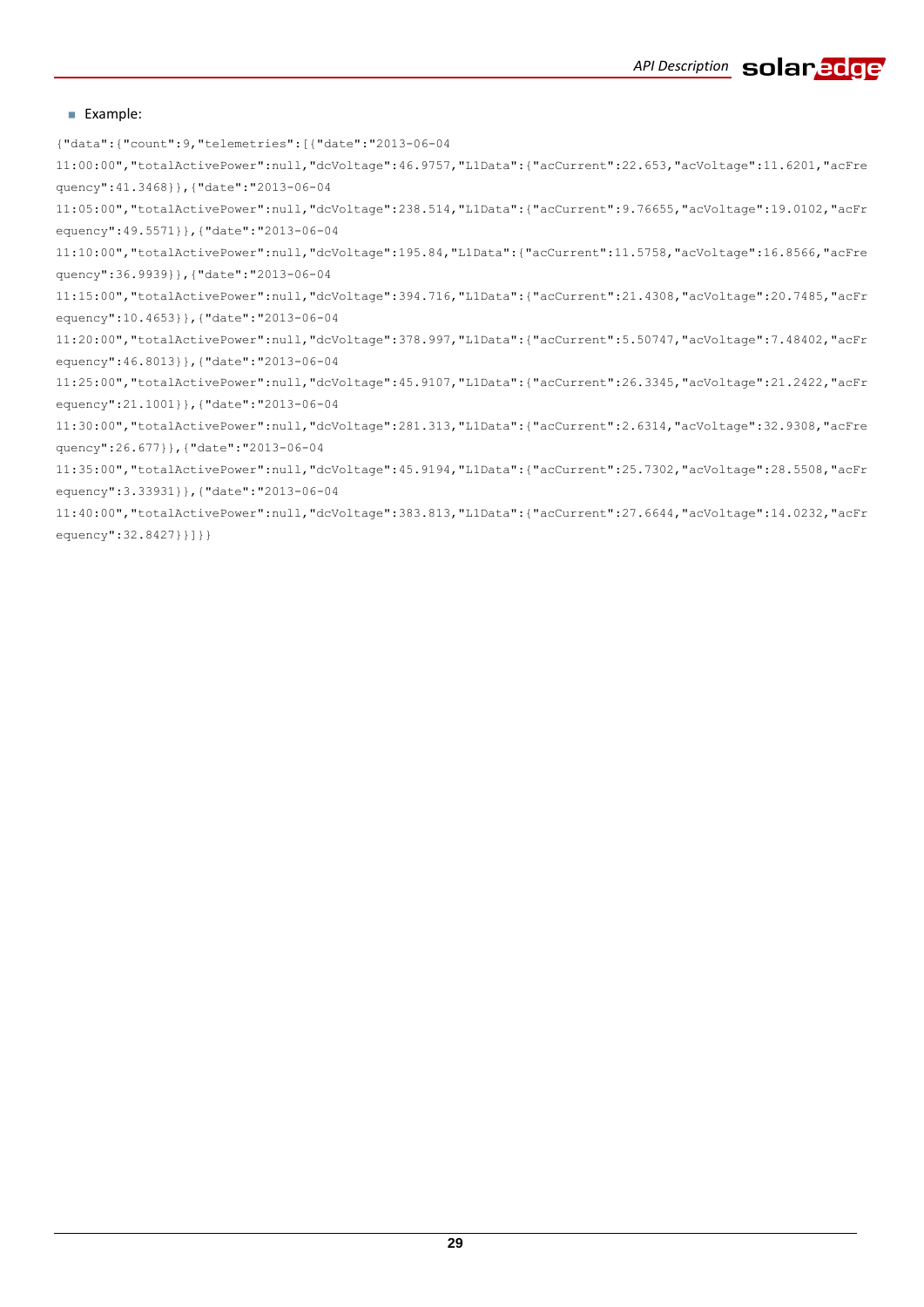# <span id="page-29-0"></span>Account List API

Description: Return the account and list of sub-accounts related to the given token. This API accepts parameters for convenient search, sorting and pagination.

URL: */accounts/list*

Example URL (with all options):

*https://monitoringapi.solaredge.com/accounts/list?size=5&searchText=someText&sortProperty=name&sortOrder=ASC*

Method: GET

Accepted formats: JSON, XML and CSV

**Request**: The following are parameters to include in the request:

| <b>Parameter</b> | <b>Type</b> | <b>Mandatory</b> | <b>Default</b><br>Value | <b>Description</b>                                                                                                                                                                                                                                                                                                                                                                                                |
|------------------|-------------|------------------|-------------------------|-------------------------------------------------------------------------------------------------------------------------------------------------------------------------------------------------------------------------------------------------------------------------------------------------------------------------------------------------------------------------------------------------------------------|
| size             | Integer     | <b>No</b>        | 100                     | The maximum number of accounts returned by this call. If<br>you have more than 100 sites, just request another 100<br>sites with startIndex=100. This will fetch sites 100-199.                                                                                                                                                                                                                                   |
| startIndex       | Integer     | <b>No</b>        | $\Omega$                | The first account index to be returned in the results                                                                                                                                                                                                                                                                                                                                                             |
| searchText       | String      | No               |                         | Search text for this account. Searchable properties:<br>Name – the account name<br><b>Notes</b><br>٠<br>Email - contact person email<br>٠<br>Country<br>٠<br>State<br>٠<br>City<br>٠<br>Zip<br>٠<br>Full address                                                                                                                                                                                                  |
| sortProperty     | String      | <b>No</b>        |                         | A sorting option for this account list, based on one of its<br>properties.<br>Available sort properties:<br>Name - sort by account name<br>country - sort by account country<br>٠<br>city – sort by account city<br>٠<br>address - sort by account address<br>zip – sort by account zip code<br>٠<br>fax – sort by account fax number<br>٠<br>phone – sort by account phone<br>notes – sort by account notes<br>٠ |
| sortOrder        | String      | <b>No</b>        | <b>ASC</b>              | Sort order for the sort property. Allowed values are ASC<br>(ascending) and DESC (descending).                                                                                                                                                                                                                                                                                                                    |

- **Response**: The returned data is the account data, including sub-accounts. For each entry, the following information is displayed:
- $id$  account ID
- $\Box$  name account name
- location includes country, state, city, address, address2 (secondary address), zip
- companyWebSite the company web site
- contactPerson the account contact person first name and surname
- email the contact person email
- $\Box$  phoneNumber account phone number
- $\blacksquare$  faxNumber account fax number
- $\blacksquare$  notes account notes
- $\Box$  parentId account parent identifier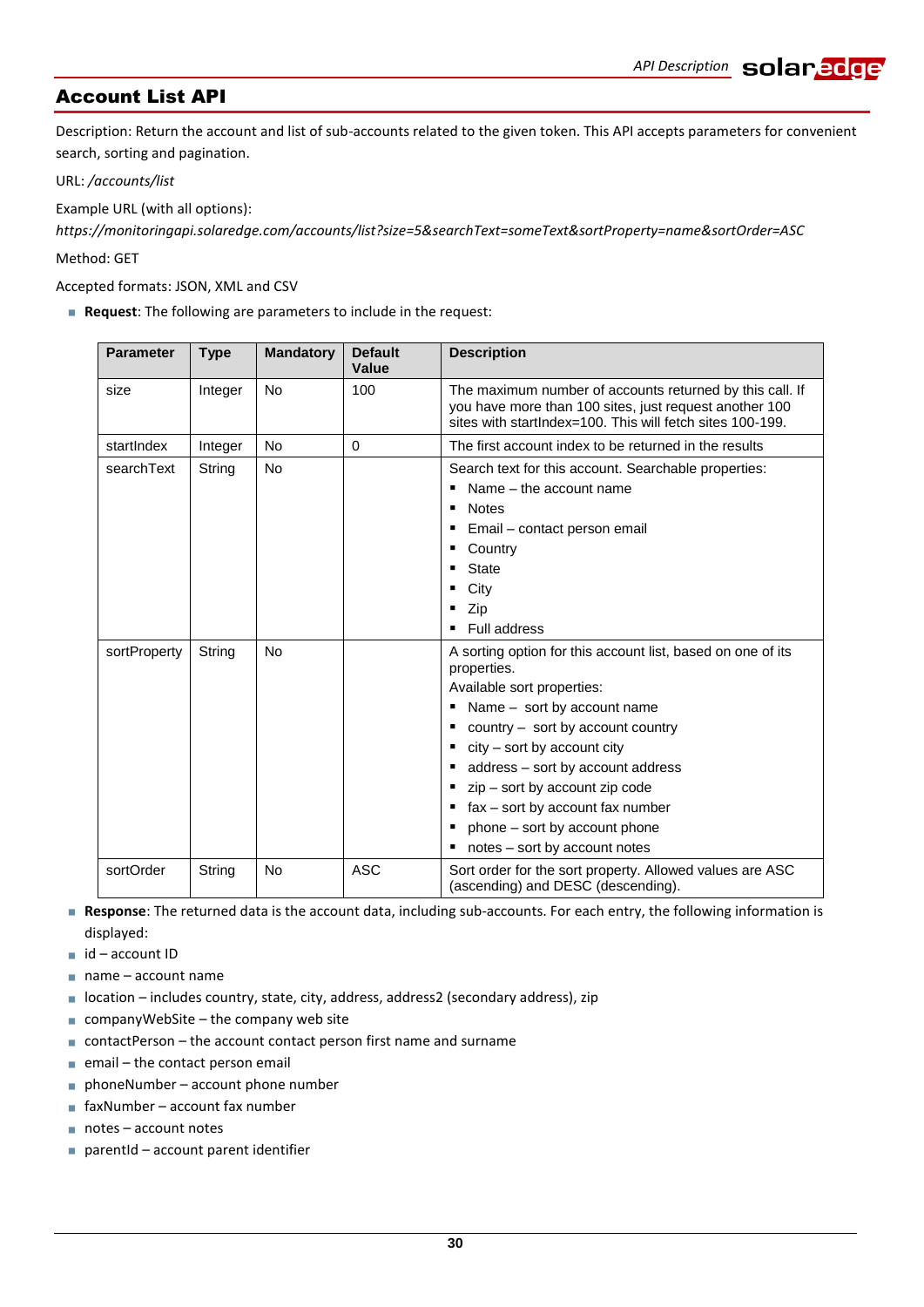#### **Example**: JSON output example:

{"accounts":{"count":2638,"list":[{"id":0,"name":" account 1","location":{"country":"my

country","state":null,"city":null,"address":"my address 4","address2":"my address

2","zip":"00000"},"companyWebSite":"","contactPerson":"Saar","email":"mail@mail.com","phoneNumber":"+00000000 ","faxNumber":"","notes":" ","parentId":32,"uris":null},{"id":1,"name":" account 2","location":{"country":"my country","state":null,"city":null,"address":"my address 4","address2":"my address

2","zip":"00000"},"companyWebSite":"","contactPerson":"Saar","email":"mail@mail.com","phoneNumber":"+00000000 ","faxNumber":"","notes":" ","parentId":32,"uris":null},{"id":2,"name":" account 3","location":{"country":"my country","state":null,"city":null,"address":"my address 4","address2":"my address

2","zip":"00000"},"companyWebSite":"","contactPerson":"Saar","email":"mail@mail.com","phoneNumber":"+00000000 ","faxNumber":"","notes":" ","parentId":32,"uris":null}]}}

#### <span id="page-30-0"></span>Sensors API

#### <span id="page-30-1"></span>Get Sensor List

Returns a list of all the sensors in the site, and the device to which they are connected.

Base URL: /equipment/**{siteId}**/sensors

Example: *https://monitoringapi.solaredge.com/equipment/2/sensors*

Method: GET

{

Accepted formats: JSON

**Request**: The following are parameters to include in the request:

| <b>Parameter</b> | <b>Mandatory</b><br><b>Type</b> |     | <b>Description</b>  |
|------------------|---------------------------------|-----|---------------------|
| siteld           | Integer                         | Yes | The site identifier |

- **Response**: Returns the list of sensors installed in the site associated with the gateway they are connected with. Each entry will include the following parameters:
- connectedTo: name of the gateway the sensor is connected to
- name: the name of the sensor
- measurement: what the sensor measures, e.g.: SensorGlobalHorizontalIrradiance, SensorDiffusedIrradiance, SensorAmbientTemperature
- type: the sensor type e.g.: Temperature, Irradiance.
- **Example: JSON output example:**

```
"SiteSensors": {
   "count": 3,
   "list": [{
       "connectedTo": "Gateway 19",
       "count": 2,
       "sensors": [{
           "name": "Global horizontal irradiance",
           "measurement": "SensorGlobalHorizontalIrradiance",
           "type": "IRREDIANCE"
       },
        {
           "name": "Diffused irradiance",
           "measurement": "SensorDiffusedIrradiance",
           "type": "IRRADIANCE"
```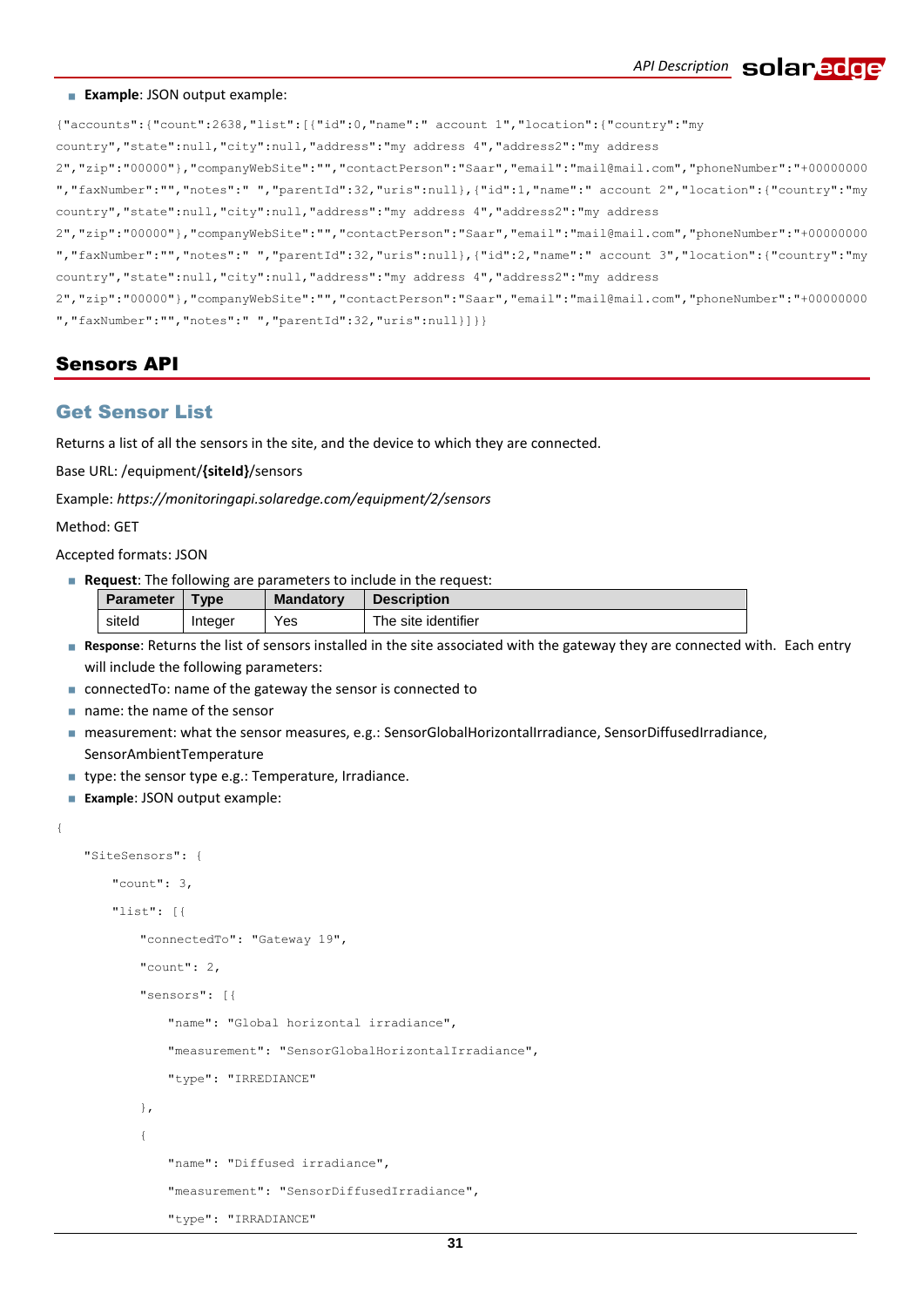```
}]
   },
   {
       "connectedTo": "Gateway 1",
       "count": 1,
       "sensors": [{
           "name": "Ambient temperature",
           "measurement": "SensorAmbientTemperature",
           "type": "TEMPERATURE"
       }]
   }]
}
```
#### <span id="page-31-0"></span>Get Sensor Data

Returns the data of all the sensors in the site, by the gateway they are connected to.

Base URL: /site/{siteId}/sensors?{startDate}=<timestamp>&{endDate}=<timestamp>

Example: https://monitoringapi.solaredge.com/site/2/sensors?startDate=2013-05-5%2011:00:00&endDate=2013-05- 05%2013:00:00

#### Method: GET

}

Accepted formats: JSON

- **Usage limitation**: This API is limited to one-week period. This means that the period between endDate and startDate should not exceed one week). If the period is longer, the system will generate error 403 with a description.
- **Request**: The following are parameters to include in the request:

| <b>Parameter</b> | $T$ ype | <b>Mandatory</b> | <b>Description</b>                           |
|------------------|---------|------------------|----------------------------------------------|
| siteld           | Integer | Yes              | The site identifier                          |
| startDate        | Strina  | Yes              | The start (date $+$ time) to get sensor data |
| endDate          | String  | Yes              | The end (date $+$ time) to get sensor data   |

- **Response**: Returns the telemetries reported by all sensors in the site, by the device they are connected to. Each entry will include the following parameters:
- connectedTo: name of the gateway the sensor is connected to
- count: the number of telemetries
- date: timestamp of the telemetries
- measurement: (e.g. ambientTemperature) and its numerical value (metric system)
- **Example: JSON output example:**

```
"siteSensors": {
   "data": [{
       "connectedTo": "Gateway 19",
       "count": 0,
       "telemetries": []
```

```
},
```
{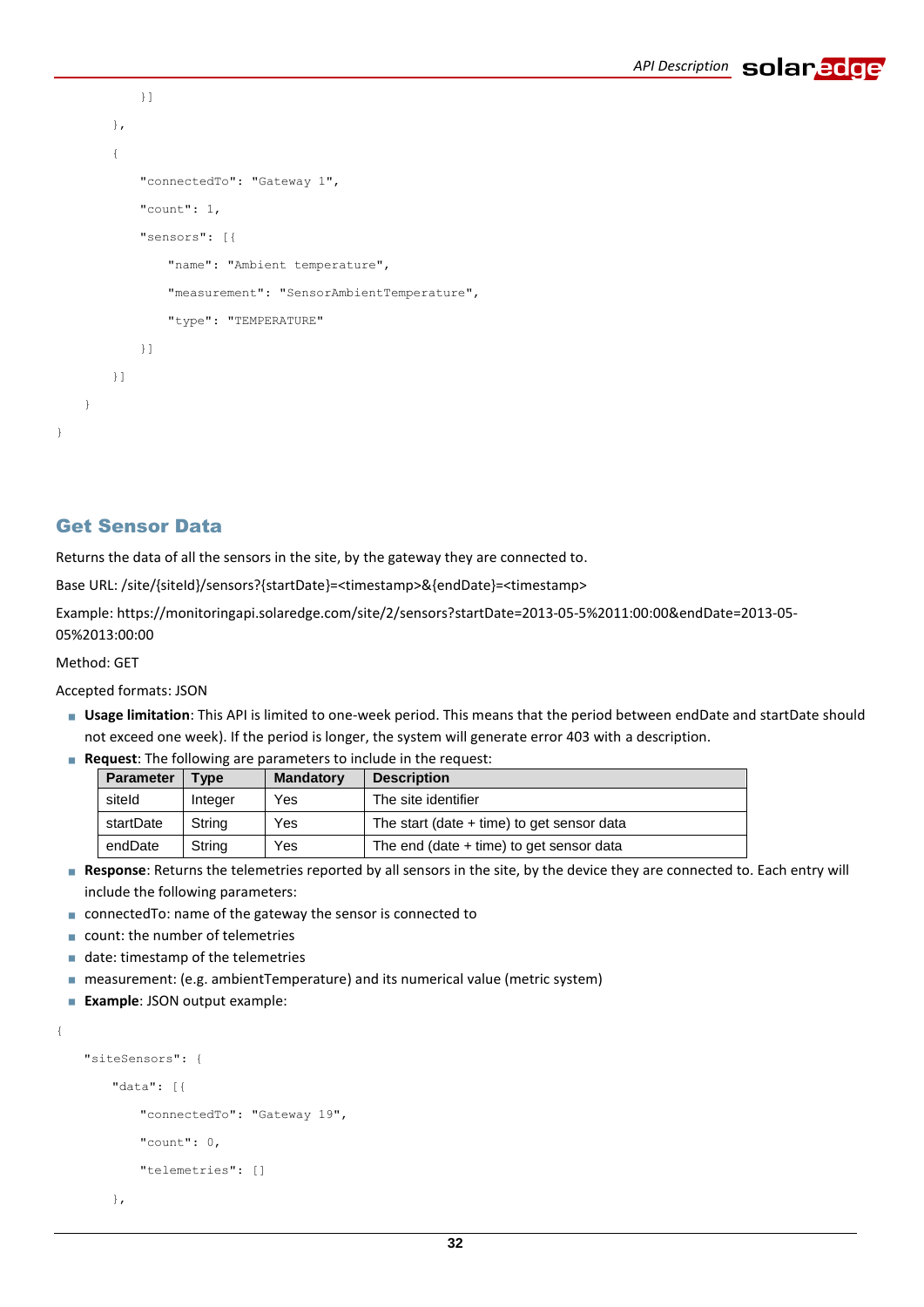```
"connectedTo": "Gateway 1",
"count": 427,
"telemetries": [{
   "date": "2015-06-15 13:00:00",
   "ambientTemperature": -22.1155,
   "moduleTemperature": 47.2601,
   "windSpeed": 81.3652,
   …]
},
{
   "connectedTo": "Gateway 3",
   "count": 427,
    "telemetries": [{
       "date": "2015-06-15 13:00:00",
       …
   },
    \left\{ \right."connectedTo": "Gateway 4",
       "count": 0,
       "telemetries": []
   },
    {
       "connectedTo": "Gateway 489",
       "count": 0,
       "telemetries": []
   },
    {
       "connectedTo": "Gateway 488",
       "count": 427,
       "telemetries": [{
           "date": "2015-06-15 13:00:00",
            …
       }]
   }
}
```
{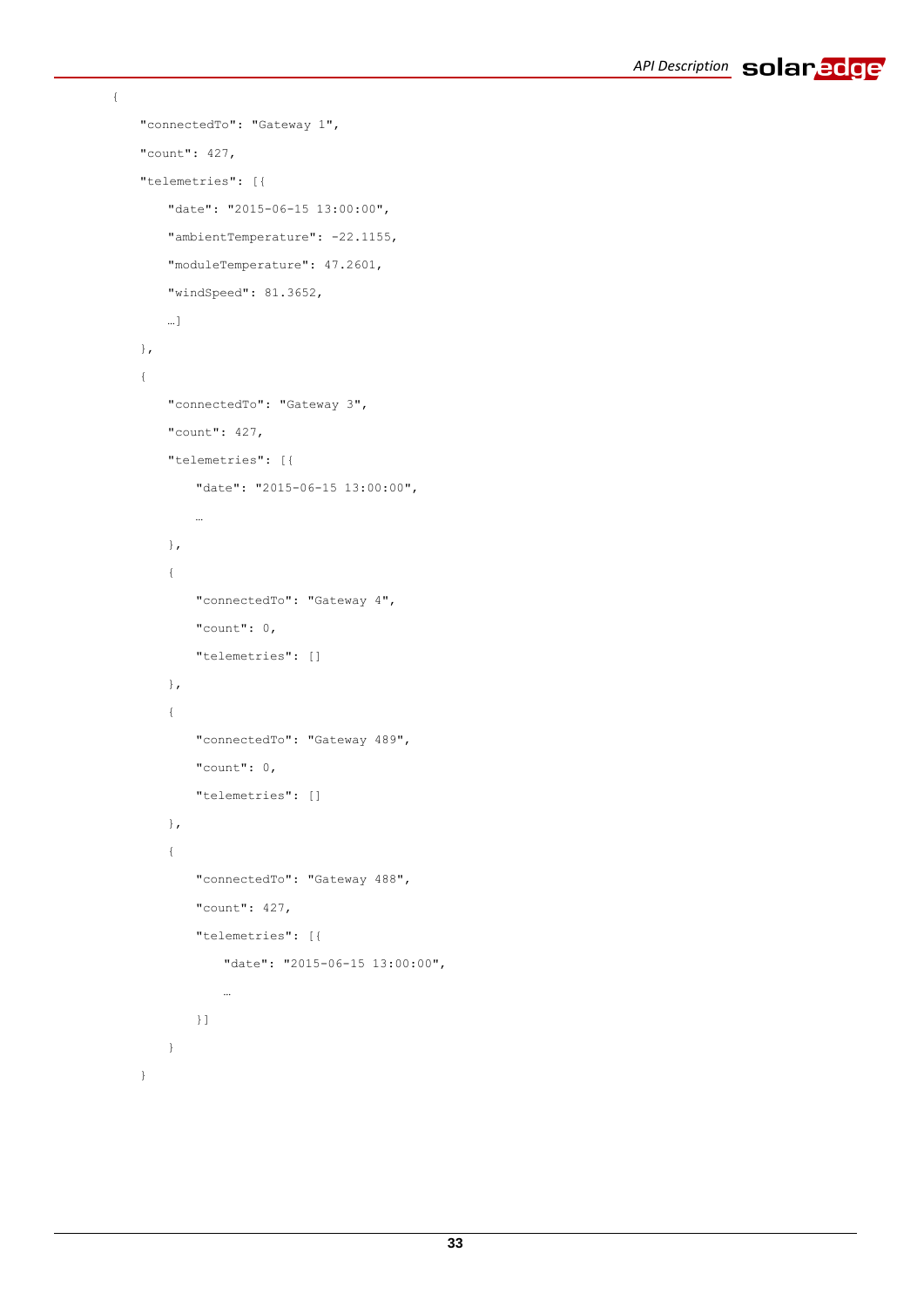# <span id="page-33-0"></span>API Versions

As the monitoring API evolves over time, users of the monitoring API need to make sure their code is interacting with the formally supported version.

The monitoring API supports previous versions to some extent. This can be verified by executing the *[Supported Version](#page-33-2)* API (see below).

The version format is <major.minor.release> where:

- Major The main version number. This number increases when the version includes significant changes, which might not be backward compatible with previous versions in terms of APIs calls and returned results.
- Minor The sub-version number. This number increases when the version includes some changes, which might not affect the APIs, however the returned results can contain more information than the previous minor version.
- Release bug fixes

The user should optionally specify the version as a parameter for each API (except this API) e.g. version=1.0.0. If it is omitted, current version is assumed (see *[Current Version](#page-33-1)* below).

#### <span id="page-33-1"></span>Current Version

Description: Return the most updated version number in <major.minor.revision> format.

URL: */version/current*

Example URL: *https://monitoringapi.solaredge.com/version/current*

Method: GET

Accepted formats: JSON and XML

Method: GET

- **Request: No parameters**
- **Response:** The current version
- **Example**: JSON output:

{"version":"1.0.0"}

#### <span id="page-33-2"></span>Supported Version

Description: Return a list of supported version numbers in <major.minor.revision> format.

URL: */version/supported*

Example URL: *https://monitoringapi.solaredge.com/version/current*

Method: GET

Accepted formats: JSON and XML

Method: GET

- **Request: No parameters**
- **Response:** A list of supported versions
- **Example**: JSON output:

{"supported":["0.9.5","1.0.0"]}